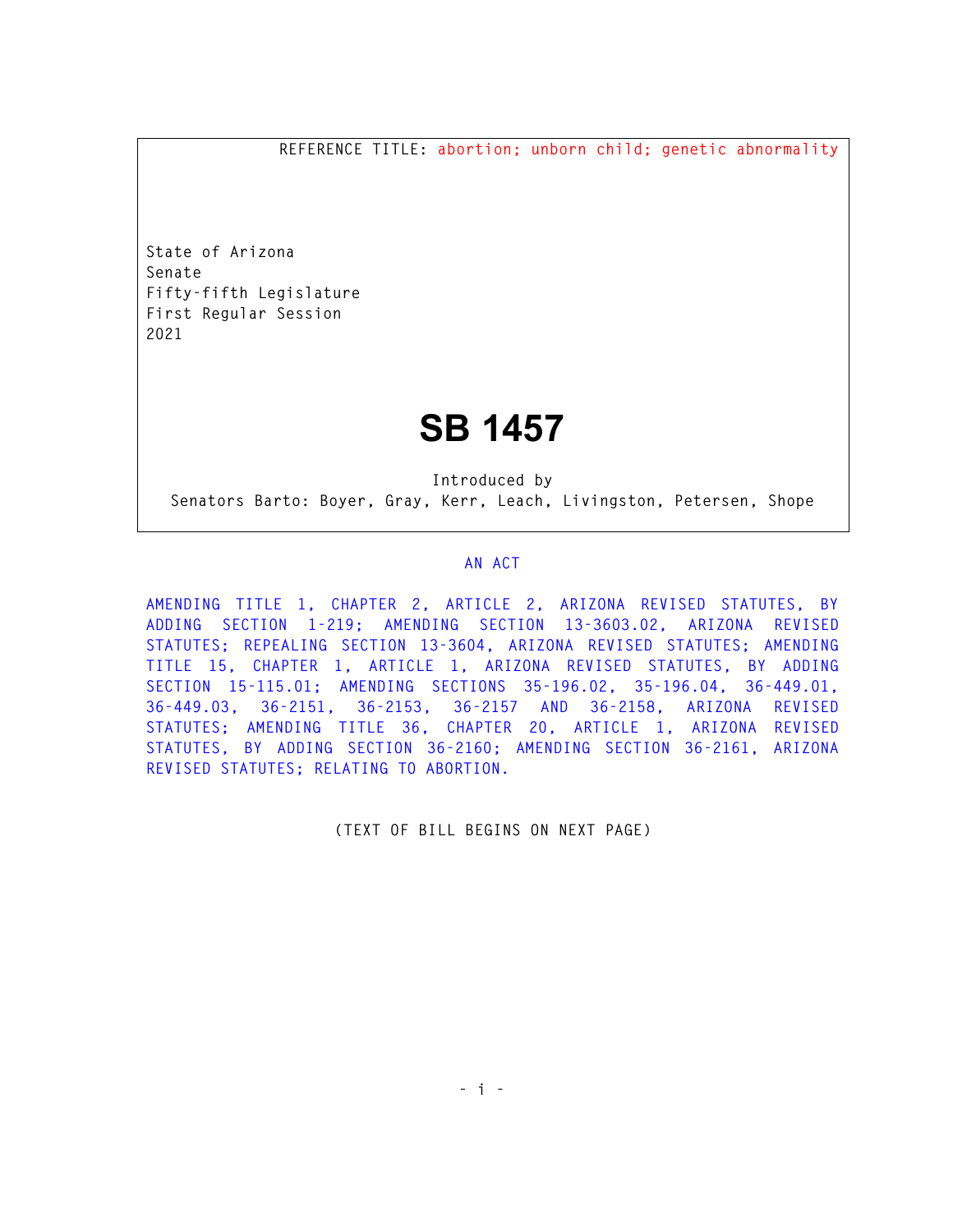**1 Be it enacted by the Legislature of the State of Arizona: 2 Section 1. Title 1, chapter 2, article 2, Arizona Revised Statutes, 3 is amended by adding section 1-219, to read: 4 1-219. Interpretation of laws; unborn child; definition 5 A. THE LAWS OF THIS STATE SHALL BE INTERPRETED AND CONSTRUED TO 6 ACKNOWLEDGE, ON BEHALF OF AN UNBORN CHILD AT EVERY STAGE OF DEVELOPMENT, 7 ALL RIGHTS, PRIVILEGES AND IMMUNITIES AVAILABLE TO OTHER PERSONS, CITIZENS 8 AND RESIDENTS OF THIS STATE, SUBJECT ONLY TO THE CONSTITUTION OF THE 9 UNITED STATES AND DECISIONAL INTERPRETATIONS THEREOF BY THE UNITED STATES 10 SUPREME COURT. 11 B. THIS SECTION DOES NOT CREATE A CAUSE OF ACTION AGAINST A WOMAN 12 FOR INDIRECTLY HARMING HER UNBORN CHILD BY FAILING TO PROPERLY CARE FOR 13 HERSELF OR BY FAILING TO FOLLOW ANY PARTICULAR PROGRAM OF PRENATAL CARE. 14 C. FOR THE PURPOSES OF THIS SECTION, "UNBORN CHILD" HAS THE SAME 15 MEANING PRESCRIBED IN SECTION 36-2151. 16 Sec. 2. Section 13-3603.02, Arizona Revised Statutes, is amended to 17 read: 18 13-3603.02. Abortion; sex and race selection; genetic 19 abnormality; injunctive and civil relief; 20 failure to report; definitions 21 A. EXCEPT IN A MEDICAL EMERGENCY, a person who knowingly does any 22 of the following is guilty of a class 3 felony: 23 1. Performs an abortion knowing that the abortion is sought based 24 on the sex or race of the child or the race of a parent of that child. 25 2. PERFORMS AN ABORTION KNOWING THAT THE ABORTION IS SOUGHT BECAUSE 26 OF A GENETIC ABNORMALITY OF THE CHILD. 27 B. A PERSON WHO KNOWINGLY DOES ANY OF THE FOLLOWING IS GUILTY OF A 28 CLASS 3 FELONY: 29 2. 1. Uses force or the threat of force to intentionally injure or 30 intimidate any person for the purpose of coercing a sex-selection or 31 race-selection abortion OR AN ABORTION BECAUSE OF A GENETIC ABNORMALITY OF 32 THE CHILD. 33 3. 2. Solicits or accepts monies to finance a sex-selection or 34 race-selection abortion OR AN ABORTION BECAUSE OF A GENETIC ABNORMALITY OF 35 THE CHILD. 36 B. C. The attorney general or the county attorney may bring an 37 action in superior court to enjoin the activity described in subsection A 38 OR B of this section. 39 C. D. The father of the unborn child who is married to the mother 40 at the time she receives a sex-selection or race-selection abortion OR AN 41 ABORTION BECAUSE OF A GENETIC ABNORMALITY OF THE CHILD, or, if the mother 42 has not attained eighteen years of age at the time of the abortion, the A 43 maternal grandparents GRANDPARENT of the unborn child, may bring a civil 44 action on behalf of the unborn child to obtain appropriate relief with 45 respect to a violation of subsection A OR B of this section. The court**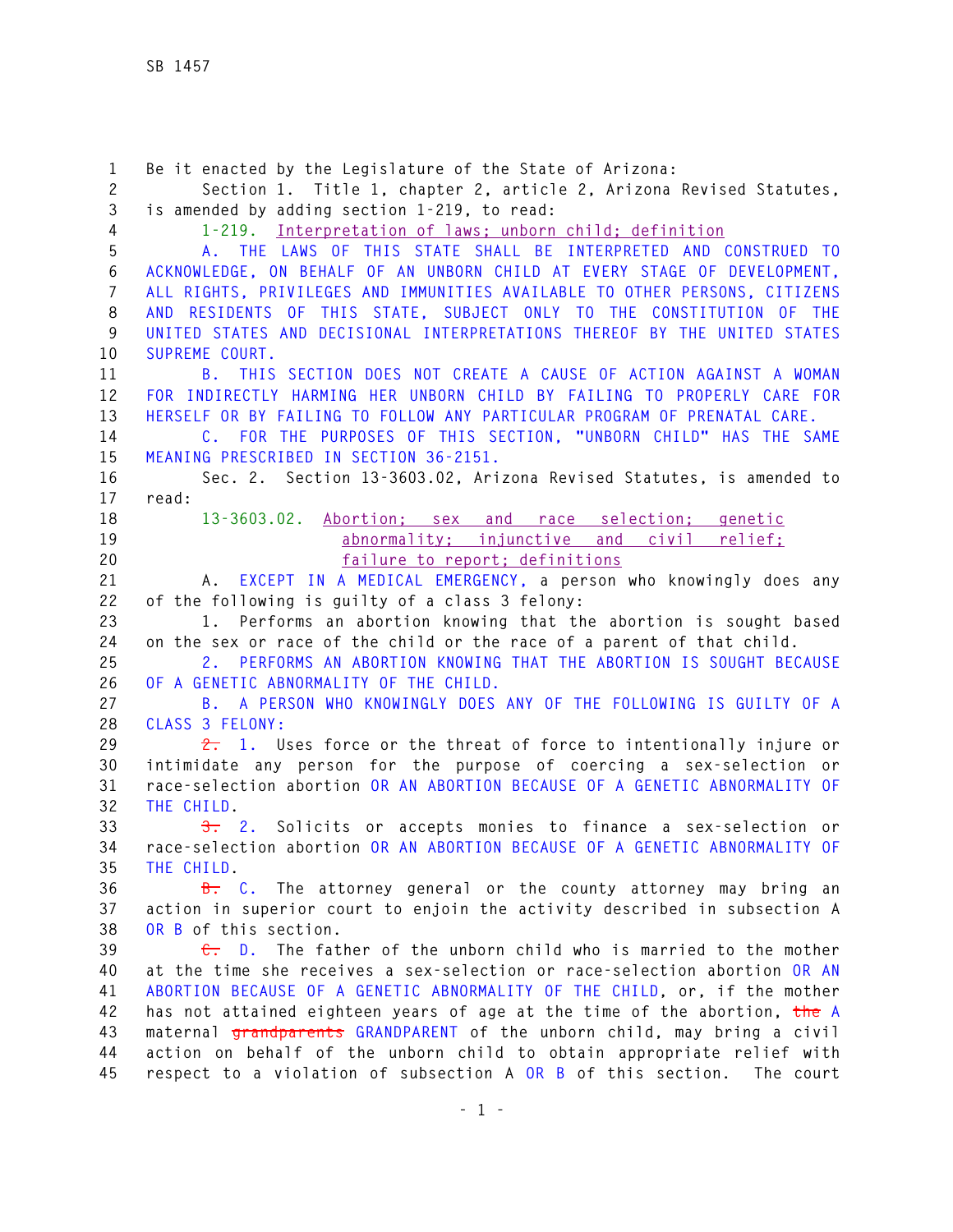**1 may award reasonable attorney fees as part of the costs in an action 2 brought pursuant to this subsection. For the purposes of this subsection, 3 "appropriate relief" includes monetary damages for all injuries, whether 4 psychological, physical or financial, including loss of companionship and 5 support, resulting from the violation of subsection A OR B of this 6 section.** 

**7 D. E. A physician, physician's assistant, nurse, counselor or 8 other medical or mental health professional who knowingly does not report 9 known violations of this section to appropriate law enforcement 10 authorities shall be subject to a civil fine of not more than ten thousand 11 dollars \$10,000.** 

**12 E. F. A woman on whom a sex-selection or race-selection abortion 13 OR AN ABORTION BECAUSE OF A CHILD'S GENETIC ABNORMALITY is performed is 14 not subject to criminal prosecution or civil liability for any violation 15 of this section or for a conspiracy to violate this section.** 

16 **F.** G. For the purposes of this section:

**17 1. "Abortion" has the same meaning prescribed in section 36-2151.** 

**18 2. "GENETIC ABNORMALITY" MEANS THE PRESENCE OR PRESUMED PRESENCE OF 19 AN ABNORMAL GENE EXPRESSION IN AN UNBORN CHILD, INCLUDING A CHROMOSOMAL 20 DISORDER OR MORPHOLOGICAL MALFORMATION OCCURRING AS THE RESULT OF ABNORMAL 21 GENE EXPRESSION.** 

**22 3. "MEDICAL EMERGENCY" HAS THE SAME MEANING PRESCRIBED IN SECTION 23 36-2151.**

**24 Sec. 3. Repeal**

**25 Section 13-3604, Arizona Revised Statutes, is repealed.** 

**26 Sec. 4. Title 15, chapter 1, article 1, Arizona Revised Statutes, 27 is amended by adding section 15-115.01, to read:** 

**28 15-115.01. Prohibited services; definitions** 

**29 A. A FACILITY THAT IS RUN BY OR THAT OPERATES ON THE PROPERTY OF A 30 PUBLIC EDUCATIONAL INSTITUTION MAY NOT DO ANY OF THE FOLLOWING:** 

**31 1. PERFORM OR PROVIDE AN ABORTION, UNLESS THE ABORTION IS NECESSARY 32 TO SAVE THE LIFE OF THE WOMAN HAVING THE ABORTION.** 

- **33 2. COUNSEL IN FAVOR OF ABORTION.**
- 

**34 3. PROVIDE A REFERRAL FOR AN ABORTION.** 

**35 B. A PERSON WHO IS EMPLOYED BY A PUBLIC EDUCATIONAL INSTITUTION AND 36 WHO IS ACTING WITHIN THE SCOPE OF THE PERSON'S EMPLOYMENT MAY NOT DO ANY 37 OF THE FOLLOWING:** 

**38 1. PERFORM OR PROVIDE AN ABORTION, UNLESS THE ABORTION IS NECESSARY 39 TO SAVE THE LIFE OF THE WOMAN HAVING THE ABORTION.** 

**40 2. COUNSEL IN FAVOR OF ABORTION.** 

**41 3. PROVIDE A REFERRAL FOR AN ABORTION.** 

- **42 C. FOR THE PURPOSES OF THIS SECTION:**
- **43 1. "ABORTION" HAS THE SAME MEANING PRESCRIBED IN SECTION 36-2151.**

**44 2. "MEDICAL EMERGENCY" HAS THE SAME MEANING PRESCRIBED IN SECTION 45 36-2151.**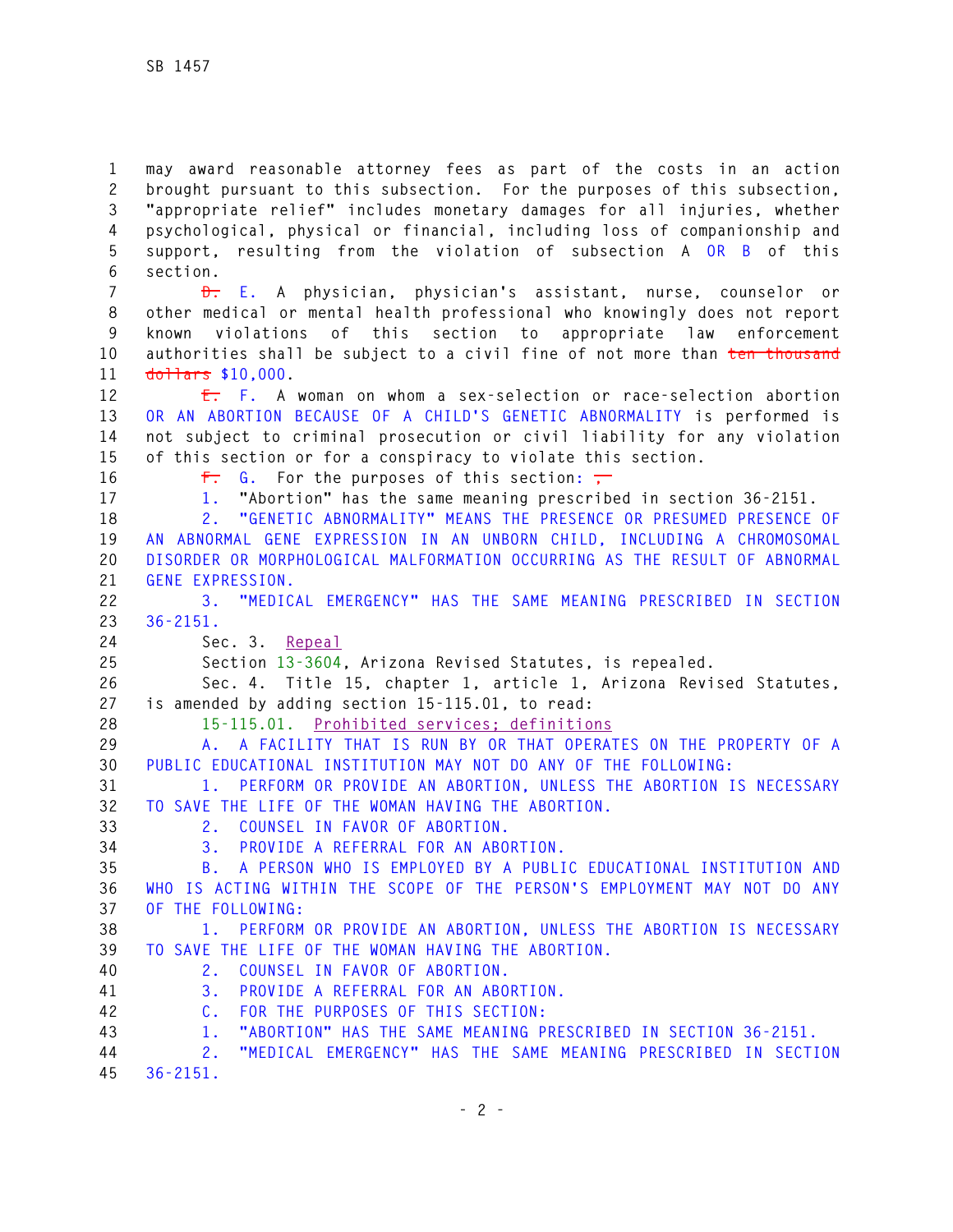**1 3. "PUBLIC EDUCATIONAL INSTITUTION" MEANS ANY OF THE FOLLOWING: 2 (a) A COMMUNITY COLLEGE AS DEFINED IN SECTION 15-1401. 3 (b) A UNIVERSITY UNDER THE JURISDICTION OF THE ARIZONA BOARD OF 4 REGENTS. 5 (c) A SCHOOL DISTRICT, INCLUDING ITS SCHOOLS. 6 (d) A CHARTER SCHOOL. 7 (e) AN ACCOMMODATION SCHOOL. 8 (f) THE ARIZONA STATE SCHOOLS FOR THE DEAF AND THE BLIND. 9 Sec. 5. Section 35-196.02, Arizona Revised Statutes, is amended to 10 read: 11 35-196.02. Use of public funds or insurance for abortion 12 prohibited; exception 13 A. Notwithstanding any provisions of law to the contrary, no public 14 funds nor tax monies of this state or any political subdivision of this 15 state nor any federal funds passing through the state treasury or the 16 treasury of any political subdivision of this state may be expended for 17 payment to any person or entity for the performance of any abortion unless 18 an abortion is necessary to save the life of the woman having the 19 abortion. 20 B. Notwithstanding any other law, public monies or tax monies of 21 this state or any political subdivision of this state shall not be 22 expended directly or indirectly to pay the costs, premiums or charges 23 associated with a health insurance policy, contract or plan that provides 24 coverage, benefits or services related to the performance of any abortion 25 unless an abortion is necessary to either: 26 1. Save the life of the woman having the abortion. 27 2. Avert substantial and irreversible impairment of a major bodily 28 function of the woman having the abortion. 29 C. Notwithstanding any other law, public monies or tax monies of 30 this state or any political subdivision of this state or any federal funds 31 passing through the state treasury or the treasury of any political 32 subdivision of this state or monies paid by students as part of tuition or 33 fees to a state university or a community college shall not be expended or 34 allocated for training to perform abortions. 35 D. NOTWITHSTANDING ANY OTHER LAW, THIS STATE OR ANY POLITICAL 36 SUBDIVISION OF THIS STATE SHALL NOT ENTER INTO A CONTRACT OR COMMERCIAL 37 TRANSACTION WITH AN ABORTION PROVIDER OR AN AFFILIATE OF AN ABORTION 38 PROVIDER. THIS SUBSECTION DOES NOT APPLY TO A CONTRACT OR COMMERCIAL 39 TRANSACTION THAT IS SUBJECT TO A FEDERAL LAW THAT IS IN CONFLICT WITH THIS 40 SUBSECTION, AS DETERMINED BY THE DEPARTMENT OF ADMINISTRATION IN A WRITTEN 41 DECISION MADE AVAILABLE TO THE PUBLIC.** 

**42 D. E. This section does not prohibit the state from complying with 43 the requirements of federal law in title XIX and title XXI of the social 44 security act.**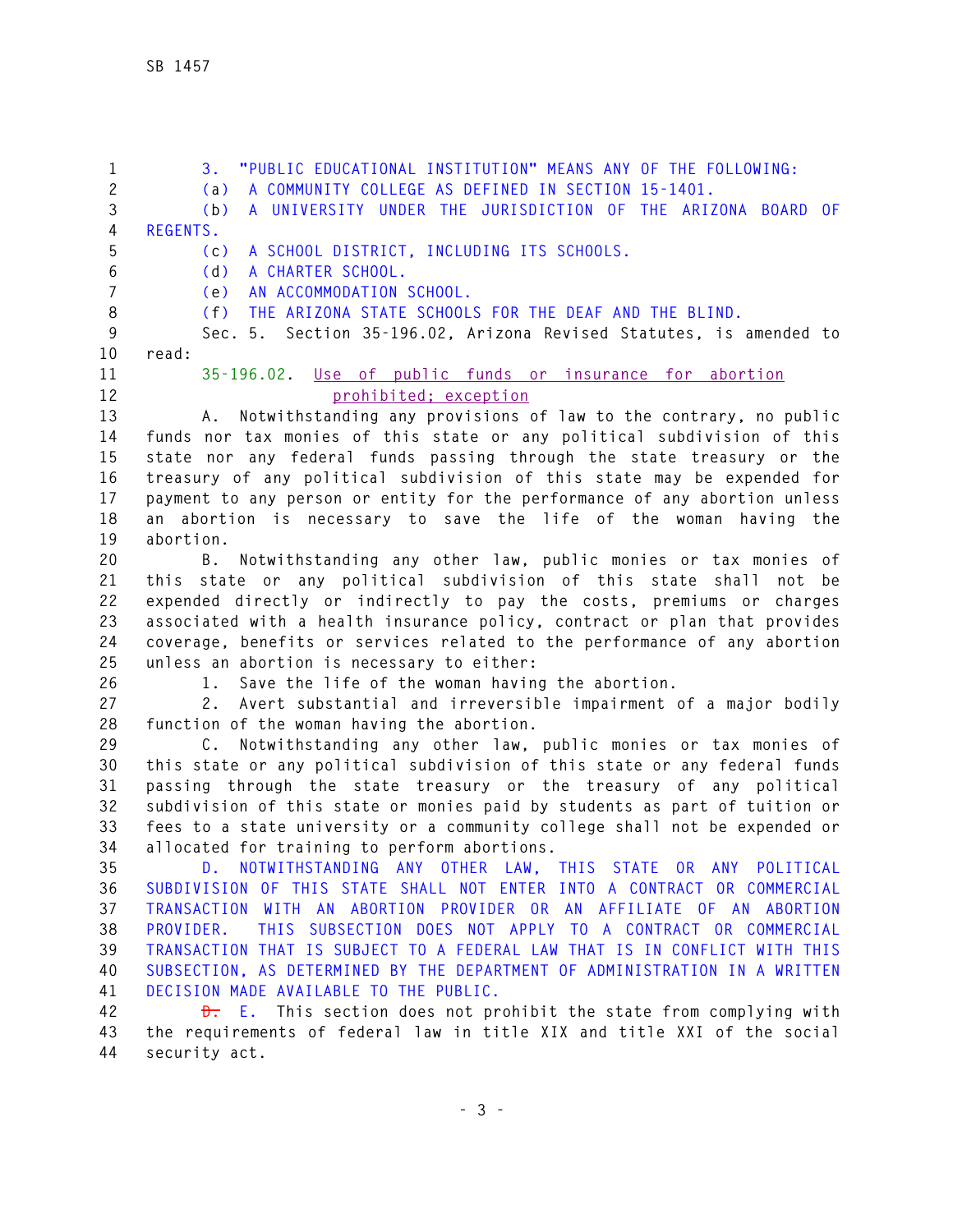| $\mathbf{1}$     | Sec. 6. Section 35-196.04, Arizona Revised Statutes, is amended to                                                                        |
|------------------|-------------------------------------------------------------------------------------------------------------------------------------------|
| $\mathbf{2}$     | read:                                                                                                                                     |
| 3<br>$\pmb{4}$   | 35-196.04. Use of public monies for human cloning, abortion                                                                               |
| 5                | other prohibited research; prohibition;<br>or<br>definition                                                                               |
| $\boldsymbol{6}$ | A.                                                                                                                                        |
| $\overline{7}$   | Notwithstanding any other law, tax monies of this state or any<br>political subdivision of this state, federal monies passing through the |
| 8                | state treasury or the treasury of any political subdivision of this state                                                                 |
| 9                | or any other public monies shall not be used by any person or entity,                                                                     |
| 10               | including any state funded institution or facility, for human somatic cell                                                                |
| 11               | nuclear transfer, commonly known as human cloning.                                                                                        |
| 12               | B. NOTWITHSTANDING ANY OTHER LAW, PUBLIC MONIES OR TAX MONIES OF                                                                          |
| 13               | THIS STATE OR ANY POLITICAL SUBDIVISION OF THIS STATE, ANY FEDERAL MONIES                                                                 |
| 14               | PASSING THROUGH THE STATE TREASURY OR THE TREASURY OF ANY<br>POLITICAL                                                                    |
| 15               | SUBDIVISION OF THIS STATE OR MONIES PAID BY STUDENTS AS PART OF TUITION OR                                                                |
| 16               | FEES TO A STATE UNIVERSITY OR A COMMUNITY COLLEGE SHALL NOT BE EXPENDED OR                                                                |
| 17               | ALLOCATED FOR OR GRANTED TO OR ON BEHALF OF AN EXISTING OR PROPOSED                                                                       |
| 18               | THAT INVOLVES ABORTION, HUMAN<br><b>RESEARCH</b><br>PROJECT<br>SOMATIC CELL NUCLEAR                                                       |
| 19               | TRANSFER OR ANY RESEARCH THAT IS PROHIBITED BY TITLE 36, CHAPTER 23.                                                                      |
| 20               | B. C. This section does not restrict areas of scientific research                                                                         |
| 21               | that are not specifically prohibited by this section, including research                                                                  |
| 22               | in the use of nuclear transfer or other cloning techniques to produce                                                                     |
| 23               | molecules, deoxyribonucleic acid, cells other than human embryos, tissues,                                                                |
| 24               | organs, plants or animals other than humans.                                                                                              |
| 25               | <del>C.</del> D. For the purposes of this section, "human somatic cell                                                                    |
| 26               | nuclear transfer" means human asexual reproduction that is accomplished by                                                                |
| 27               | introducing the genetic material from one or more human somatic cells into                                                                |
| 28               | fertilized or unfertilized oocyte whose nuclear material<br>has<br>a -<br>been                                                            |
| 29               | removed or inactivated so as to produce an organism, at any stage of                                                                      |
| 30               | development, that is genetically virtually identical to an existing or                                                                    |
| 31               | previously existing human organism.                                                                                                       |
| 32<br>33         | Sec. 7. Section 36-449.01, Arizona Revised Statutes, is amended to<br>read:                                                               |
| 34               | 36-449.01. Definitions                                                                                                                    |
| 35               | In this article, unless the context otherwise requires:                                                                                   |
| 36               | 1. "Abortion" means the use of any means with the intent to                                                                               |
| 37               | terminate a woman's pregnancy for reasons other than to increase the                                                                      |
| 38               | probability of a live birth, to preserve the life or health of the child                                                                  |
| 39               | after a live birth, to terminate an ectopic pregnancy or to remove a dead                                                                 |
| 40               | include birth control devices<br>fetus. Abortion does not<br>or<br>oral                                                                   |
| 41               | contraceptives.                                                                                                                           |
| 42               | 2. "Abortion clinic" means a facility, other than a hospital, in                                                                          |
| 43               | which five or more first trimester abortions in any month or any second or                                                                |
| 44               | third trimester abortions are performed.                                                                                                  |
|                  |                                                                                                                                           |
|                  | $-4-$                                                                                                                                     |
|                  |                                                                                                                                           |
|                  |                                                                                                                                           |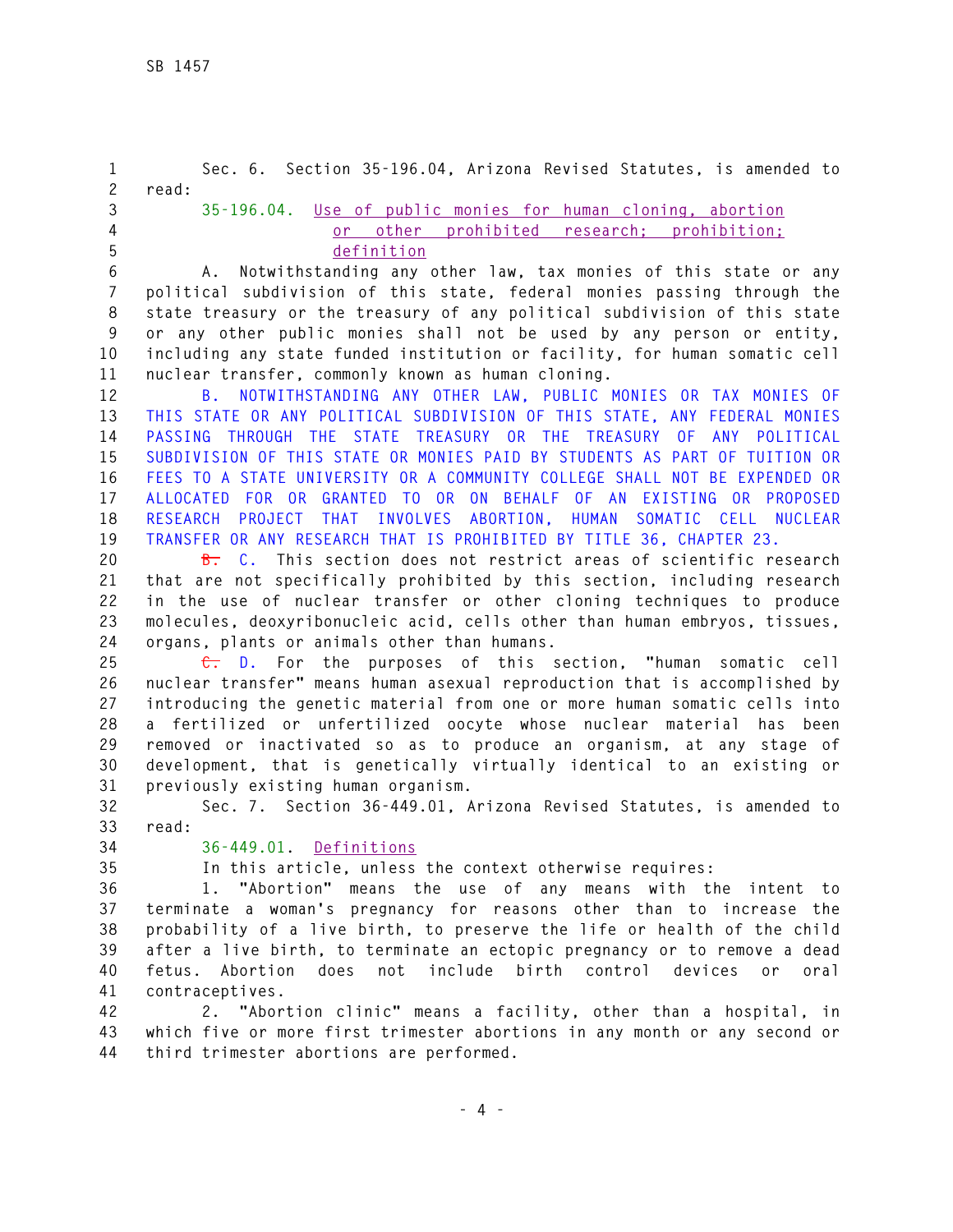**1 3. "BODILY REMAINS" HAS THE SAME MEANING PRESCRIBED IN SECTION 2 36-2151. 3 3. 4. "Director" means the director of the department of health 4 services. 5 5. "FINAL DISPOSITION" HAS THE SAME MEANING PRESCRIBED IN SECTION 6 36-301. 7 4. 6. "Medication abortion" means the use of any medication, drug 8 or other substance that is intended to cause or induce an abortion. 9 5. 7. "Perform" includes the initial administration of any 10 medication, drug or other substance intended to cause or induce an 11 abortion. 12 6. 8. "Surgical abortion" has the same meaning prescribed in 13 section 36-2151. 14 7. 9. "Viable fetus" has the same meaning prescribed in section 15 36-2301.01. 16 Sec. 8. Section 36-449.03, Arizona Revised Statutes, is amended to 17 read: 18 36-449.03. Abortion clinics; rules; civil penalties 19 A. The director shall adopt rules for an abortion clinic's physical 20 facilities. At a minimum these rules shall prescribe standards for: 21 1. Adequate private space that is specifically designated for 22 interviewing, counseling and medical evaluations. 23 2. Dressing rooms for staff and patients. 24 3. Appropriate lavatory areas. 25 4. Areas for preprocedure hand washing. 26 5. Private procedure rooms. 27 6. Adequate lighting and ventilation for abortion procedures. 28 7. Surgical or gynecologic examination tables and other fixed 29 equipment. 30 8. Postprocedure recovery rooms that are supervised, staffed and 31 equipped to meet the patients' needs. 32 9. Emergency exits to accommodate a stretcher or gurney. 33 10. Areas for cleaning and sterilizing instruments. 34 11. Adequate areas for the secure storage of TO SECURELY STORE 35 medical records and necessary equipment and supplies. 36 12. The display in the abortion clinic, in a place that is 37 conspicuous to all patients, of the clinic's current license issued by the 38 department. 39 B. The director shall adopt rules to prescribe abortion clinic 40 supplies and equipment standards, including supplies and equipment that 41 are required to be immediately available for use or in an emergency. At a 42 minimum these rules shall: 43 1. Prescribe required equipment and supplies, including 44 medications, required for the TO conduct, in an appropriate fashion, of 45 any abortion procedure that the medical staff of the clinic anticipates**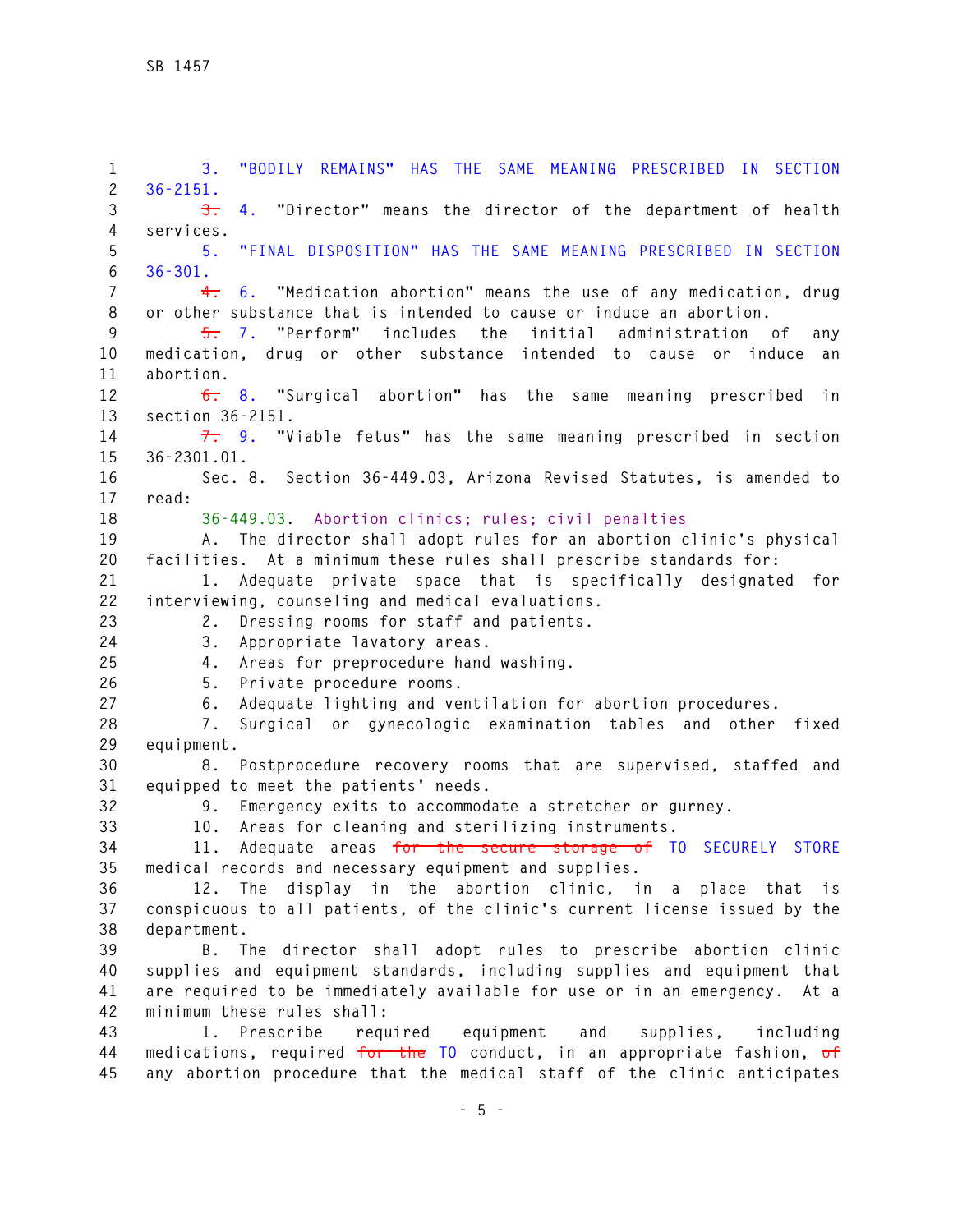**1 performing and for monitoring TO MONITOR the progress of each patient 2 throughout the procedure and recovery period.** 

**3 2. Require that the number or amount of equipment and supplies at 4 the clinic is adequate at all times to assure ENSURE sufficient quantities 5 of clean and sterilized durable equipment and supplies to meet the needs 6 of each patient.** 

**7 3. Prescribe required equipment, supplies and medications that 8 shall be available and ready for immediate use in an emergency and 9 requirements for written protocols and procedures to be followed by staff 10 in an emergency, such as the loss of electrical power.** 

**11 4. Prescribe required equipment and supplies for required 12 laboratory tests and requirements for protocols to calibrate and maintain 13 laboratory equipment at the abortion clinic or operated by clinic staff.** 

**14 5. Require ultrasound equipment.** 

**15 6. Require that all equipment is safe for the patient and the 16 staff, meets applicable federal standards and is checked annually to 17 ensure safety and appropriate calibration.** 

**18 C. The director shall adopt rules relating to abortion clinic 19 personnel. At a minimum these rules shall require that:** 

**20 1. The abortion clinic designate a medical director of the abortion 21 clinic who is licensed pursuant to title 32, chapter 13, 17 or 29.** 

**22 2. Physicians performing abortions are licensed pursuant to title 23 32, chapter 13 or 17, demonstrate competence in the procedure involved and 24 are acceptable to the medical director of the abortion clinic.** 

**25 3. A physician is available:** 

**26 (a) For a surgical abortion who has admitting privileges at a 27 health care institution that is classified by the director as a hospital 28 pursuant to section 36-405, subsection B and that is within thirty miles 29 of the abortion clinic.** 

**30 (b) For a medication abortion who has admitting privileges at a 31 health care institution that is classified by the director as a hospital 32 pursuant to section 36-405, subsection B.** 

**33 4. If a physician is not present, a registered nurse, nurse 34 practitioner, licensed practical nurse or physician assistant is present 35 and remains at the clinic when abortions are performed to provide 36 postoperative monitoring and care, or monitoring and care after inducing a 37 medication abortion, until each patient who had an abortion that day is 38 discharged.** 

**39 5. Surgical assistants receive training in counseling, patient 40 advocacy and the specific responsibilities of the services the surgical 41 assistants provide.** 

**42 6. Volunteers receive training in the specific responsibilities of 43 the services the volunteers provide, including counseling and patient 44 advocacy as provided in the rules adopted by the director for different 45 types of volunteers based on their responsibilities.**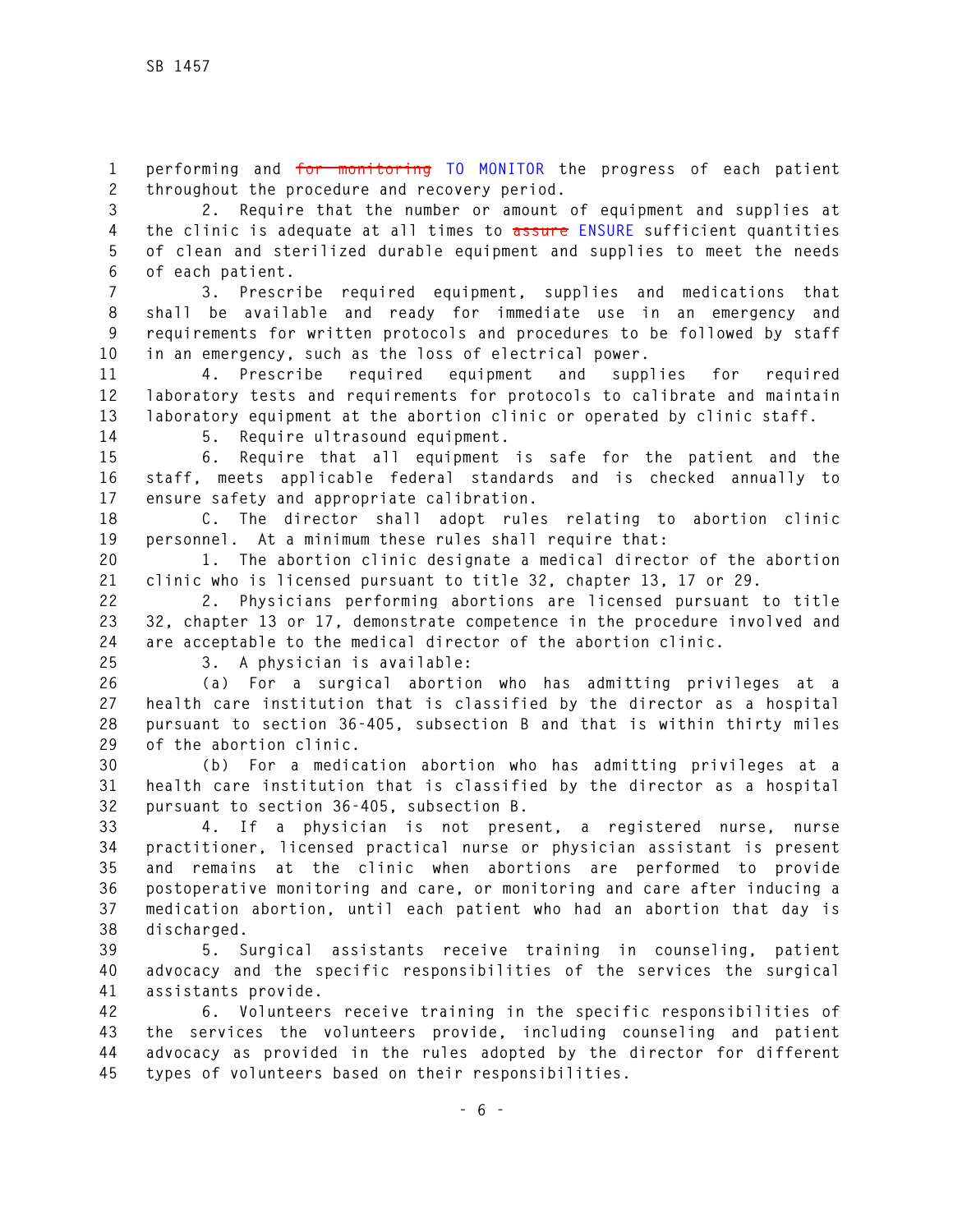**1 D. The director shall adopt rules relating to the medical screening 2 and evaluation of each abortion clinic patient. At a minimum these rules 3 shall require:** 

**4 1. A medical history, including the following:** 

**5 (a) Reported allergies to medications, antiseptic solutions or 6 latex.** 

**7 (b) Obstetric and gynecologic history.** 

**8 (c) Past surgeries.** 

**9 2. A physical examination, including a bimanual examination 10 estimating uterine size and palpation of the adnexa.** 

**11 3. The appropriate laboratory tests, including:** 

**12 (a) Urine or blood tests for pregnancy performed before the 13 abortion procedure.** 

**14 (b) A test for anemia.** 

**15 (c) Rh typing, unless reliable written documentation of blood type 16 is available.** 

**17 (d) Other tests as indicated from the physical examination.** 

**18 4. An ultrasound evaluation for all patients. The rules shall 19 require that if a person who is not a physician performs an ultrasound 20 examination, that person shall have documented evidence that the person 21 completed a course in the operation of OPERATING ultrasound equipment as 22 prescribed in rule. The physician or other health care professional shall 23 review, at the request of the patient, the ultrasound evaluation results 24 with the patient before the abortion procedure is performed, including the 25 probable gestational age of the fetus.** 

**26 5. That the physician is responsible for estimating the gestational 27 age of the fetus based on the ultrasound examination and obstetric 28 standards in keeping with established standards of care regarding the 29 estimation of fetal age as defined in rule and shall write the estimate in 30 the patient's medical history. The physician shall keep original prints 31 of each ultrasound examination of a patient in the patient's medical 32 history file.** 

**33 E. The director shall adopt rules relating to the abortion 34 procedure. At a minimum these rules shall require:** 

**35 1. That medical personnel is available to all patients throughout 36 the abortion procedure.** 

**37 2. Standards for the safe conduct of abortion procedures that 38 conform to obstetric standards in keeping with established standards of 39 care regarding the estimation of fetal age as defined in rule.** 

**40 3. Appropriate use of local anesthesia, analgesia and sedation if 41 ordered by the physician.** 

**42 4. The use of appropriate precautions, such as the establishment of 43 ESTABLISHING intravenous access at least for patients undergoing second or 44 third trimester abortions.**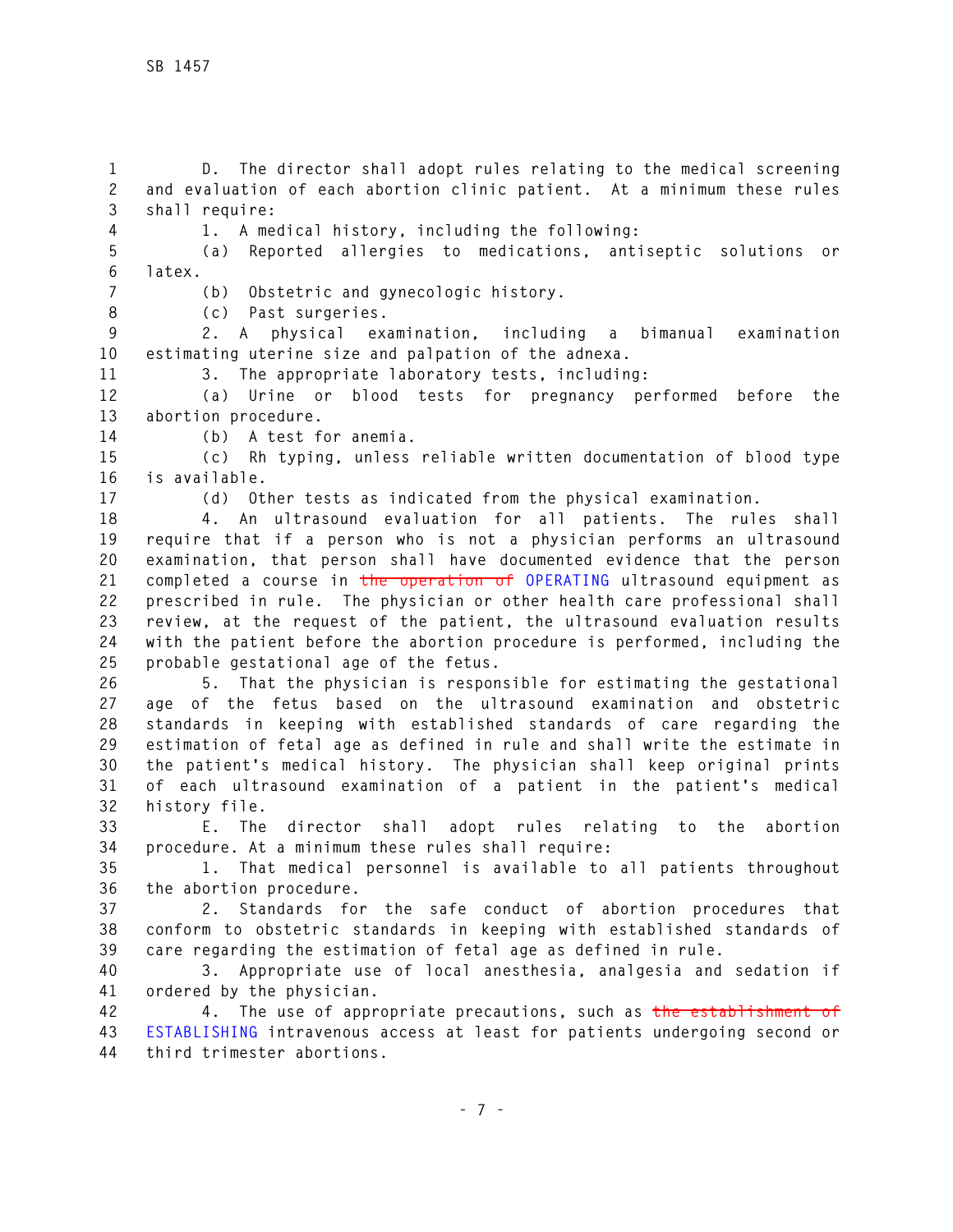**1 5. The use of appropriate monitoring of the vital signs and other 2 defined signs and markers of the patient's status throughout the abortion 3 procedure and during the recovery period until the patient's condition is 4 deemed to be stable in the recovery room.** 

**5 6. For abortion clinics performing or inducing an abortion for a 6 woman whose unborn child is the gestational age of twenty weeks or more, 7 minimum equipment standards to assist the physician in complying with 8 section 36-2301. For the purposes of this paragraph, "abortion" and 9 "gestational age" have the same meanings prescribed in section 36-2151.** 

**10 F. THE DIRECTOR SHALL ADOPT RULES RELATING TO THE FINAL DISPOSITION 11 OF BODILY REMAINS. AT A MINIMUM THESE RULES SHALL REQUIRE THAT:** 

**12 1. THE FINAL DISPOSITION OF BODILY REMAINS FROM A SURGICAL ABORTION 13 BE BY CREMATION OR INTERMENT.** 

**14 2. FOR A SURGICAL ABORTION, THE WOMAN ON WHOM THE ABORTION IS 15 PERFORMED HAS THE RIGHT TO DETERMINE THE METHOD AND LOCATION FOR FINAL 16 DISPOSITION OF BODILY REMAINS.** 

**17 F. G. The director shall adopt rules that prescribe minimum 18 recovery room standards. At a minimum these rules shall require that:** 

**19 1. For a surgical abortion, immediate postprocedure care, or care 20 provided after inducing a medication abortion, consists of observation in 21 a supervised recovery room for as long as the patient's condition 22 warrants.** 

**23 2. The clinic arrange hospitalization if any complication beyond 24 the management capability of the staff occurs or is suspected.** 

**25 3. A licensed health professional who is trained in the management 26 of MANAGING the recovery area and WHO is capable of providing basic 27 cardiopulmonary resuscitation and related emergency procedures remains on 28 the premises of the abortion clinic until all patients are discharged.** 

**29 4. For a surgical abortion, a physician with admitting privileges 30 at a health care institution that is classified by the director as a 31 hospital pursuant to section 36-405, subsection B and that is within 32 thirty miles of the abortion clinic remains on the premises of the 33 abortion clinic until all patients are stable and are ready to leave the 34 recovery room and to facilitate the transfer of emergency cases if 35 hospitalization of the patient or viable fetus is necessary. A physician 36 shall sign the discharge order and be readily accessible and available 37 until the last patient is discharged.** 

**38 5. A physician discusses RhO(d) immune globulin with each patient 39 for whom it is indicated and assures ENSURES THAT it is offered to the 40 patient in the immediate postoperative period or that it will be available 41 to her within seventy-two hours after completion of the abortion 42 procedure. If the patient refuses, a refusal form approved by the 43 department shall be signed by the patient and a witness and included in 44 the medical record.**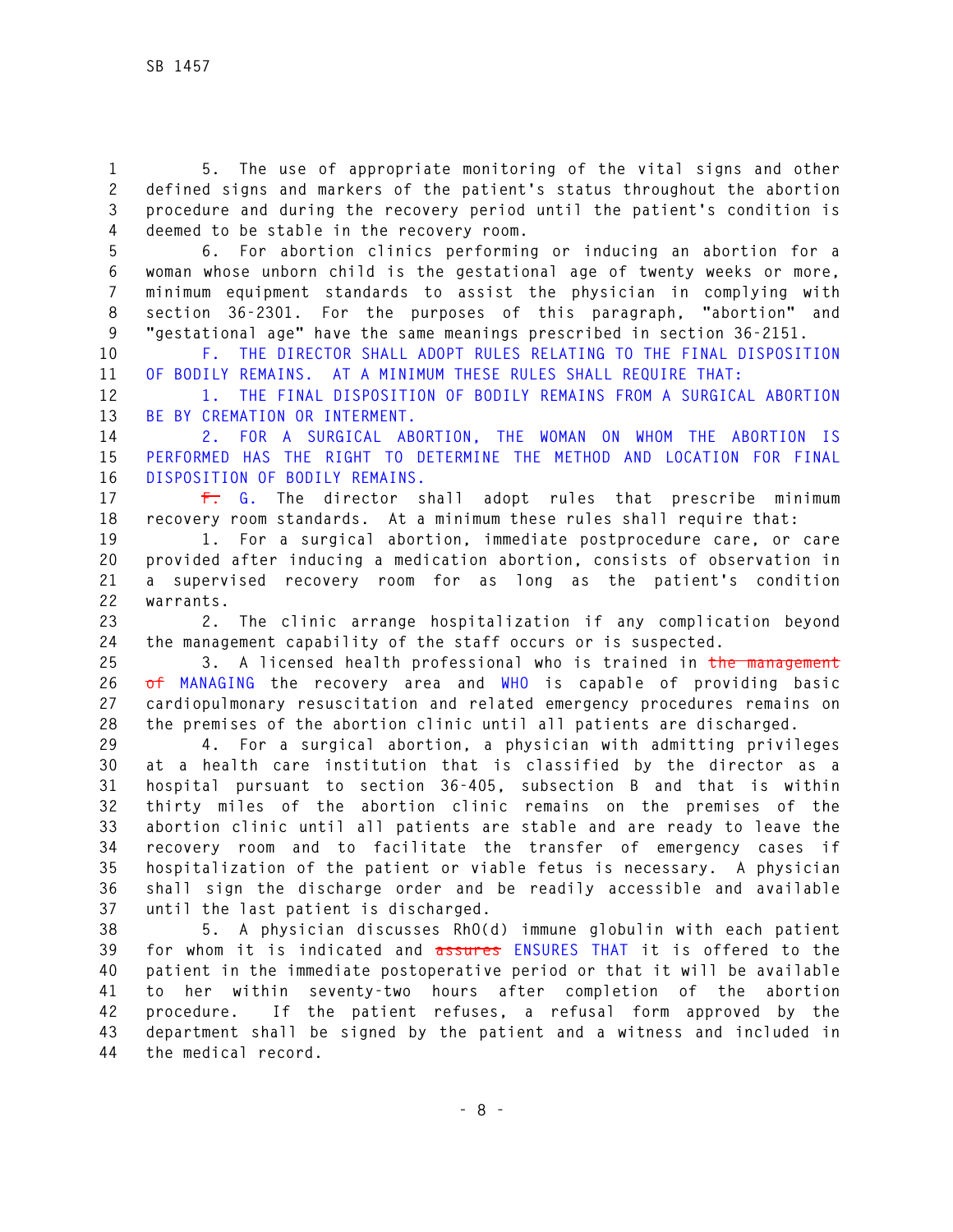**1 6. Written instructions with regard to postabortion coitus, signs 2 of possible problems and general aftercare are given to each patient. 3 Each patient shall have specific instructions regarding access to medical 4 care for complications, including a telephone number to call for medical 5 emergencies.** 

**6 7. There is a specified minimum length of time that a patient 7 remains in the recovery room by type of abortion procedure and duration of 8 gestation.** 

**9 8. The physician assures ENSURES that a licensed health 10 professional from the abortion clinic makes a good faith effort to contact 11 the patient by telephone, with the patient's consent, within twenty-four 12 hours after a surgical abortion to assess the patient's recovery.** 

**13 9. Equipment and services are located in the recovery room to 14 provide appropriate emergency resuscitative and life support procedures 15 pending the transfer of the patient or viable fetus to the hospital.** 

**16 G. H. The director shall adopt rules that prescribe standards for 17 follow-up visits. At a minimum these rules shall require that:** 

**18 1. For a surgical abortion, a postabortion medical visit is offered 19 and, if requested, scheduled for three weeks after the abortion, including 20 a medical examination and a review of the results of all laboratory tests. 21 For a medication abortion, the rules shall require that a postabortion 22 medical visit is scheduled between one week and three weeks after the 23 initial dose for a medication abortion to confirm the pregnancy is 24 completely terminated and to assess the degree of bleeding.** 

**25 2. A urine pregnancy test is obtained at the time of the follow-up 26 visit to rule out continuing pregnancy. If a continuing pregnancy is 27 suspected, the patient shall be evaluated and a physician who performs 28 abortions shall be consulted.** 

**29 H. I. The director shall adopt rules to prescribe minimum abortion 30 clinic incident reporting. At a minimum these rules shall require that:** 

**31 1. The abortion clinic records each incident resulting in a 32 patient's or viable fetus' serious injury occurring at an abortion clinic 33 and shall report them in writing to the department within ten days after 34 the incident. For the purposes of this paragraph, "serious injury" means 35 an injury that occurs at an abortion clinic and that creates a serious 36 risk of substantial impairment of a major body organ and includes any 37 injury or condition that requires ambulance transportation of the patient.** 

**38 2. If a patient's death occurs, other than a fetal death properly 39 reported pursuant to law, the abortion clinic reports it to the department 40 not later than the next department work day.** 

**41 3. Incident reports are filed with the department and appropriate 42 professional regulatory boards.** 

**43 I. J. The director shall adopt rules relating to enforcement of 44 this article. At a minimum, these rules shall require that:**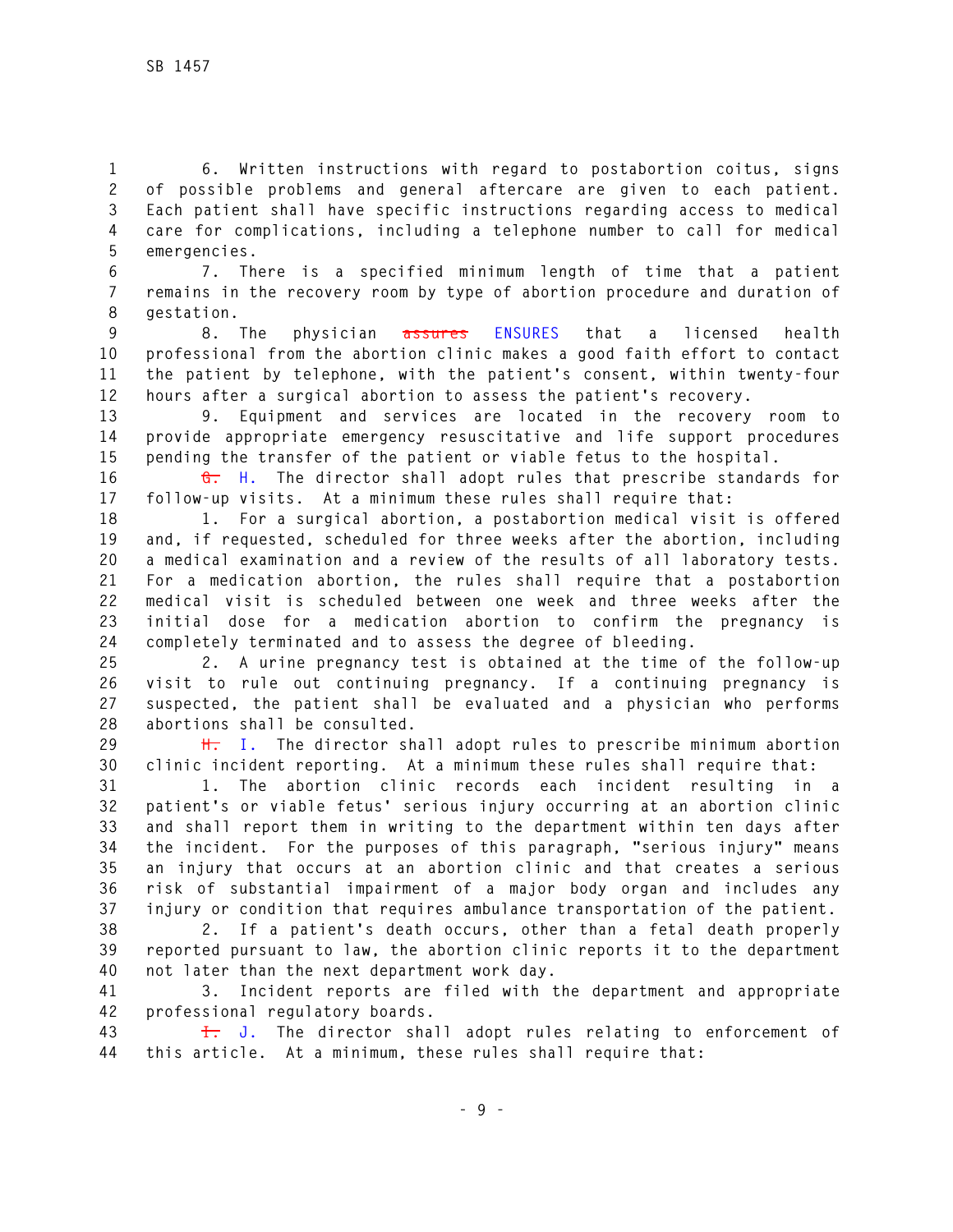**1 1. For an abortion clinic that is not in substantial compliance 2 with this article and the rules adopted pursuant to this article and 3 section 36-2301 or that is in substantial compliance but refuses to carry 4 out a plan of correction acceptable to the department of any deficiencies 5 that are listed on the department's statement of deficiency, the 6 department may do any of the following: 7 (a) Assess a civil penalty pursuant to section 36-431.01. 8 (b) Impose an intermediate sanction pursuant to section 36-427. 9 (c) Suspend or revoke a license pursuant to section 36-427. 10 (d) Deny a license. 11 (e) Bring an action for an injunction pursuant to section 36-430. 12 2. In determining the appropriate enforcement action, the 13 department consider the threat to the health, safety and welfare of the 14 abortion clinic's patients or the general public, including: 15 (a) Whether the abortion clinic has repeated violations of statutes 16 or rules. 17 (b) Whether the abortion clinic has engaged in a pattern of 18 noncompliance. 19 (c) The type, severity and number of violations. 20 J. K. The department shall not release personally identifiable 21 patient or physician information. 22 K. L. The rules adopted by the director pursuant to this section 23 do not limit the ability of a physician or other health professional to 24 advise a patient on any health issue. 25 Sec. 9. Section 36-2151, Arizona Revised Statutes, is amended to 26 read: 27 36-2151. Definitions 28 In this article, unless the context otherwise requires: 29 1. "Abortion" means the use of any means to terminate the 30 clinically diagnosable pregnancy of a woman with knowledge that the 31 termination by those means will cause, with reasonable likelihood, the 32 death of the unborn child. Abortion does not include birth control 33 devices, oral contraceptives used to inhibit or prevent ovulation, 34 conception or the implantation of a fertilized ovum in the uterus or the 35 use of any means to save the life or preserve the health of the unborn 36 child, to preserve the life or health of the child after a live birth, to 37 terminate an ectopic pregnancy or to remove a dead fetus. 38 2. "Auscultation" means the act of listening for sounds made by 39 internal organs of the unborn child, specifically for a heartbeat, using** 

**40 an ultrasound transducer and fetal heart rate monitor. 41 3. "BODILY REMAINS" MEANS THE PHYSICAL REMAINS, CORPSE OR BODY 42 PARTS OF AN UNBORN CHILD WHO HAS BEEN EXPELLED OR EXTRACTED FROM HIS OR 43 HER MOTHER THROUGH ABORTION.** 

**44 3. 4. "Conception" means the fusion of a human spermatozoon with a 45 human ovum.**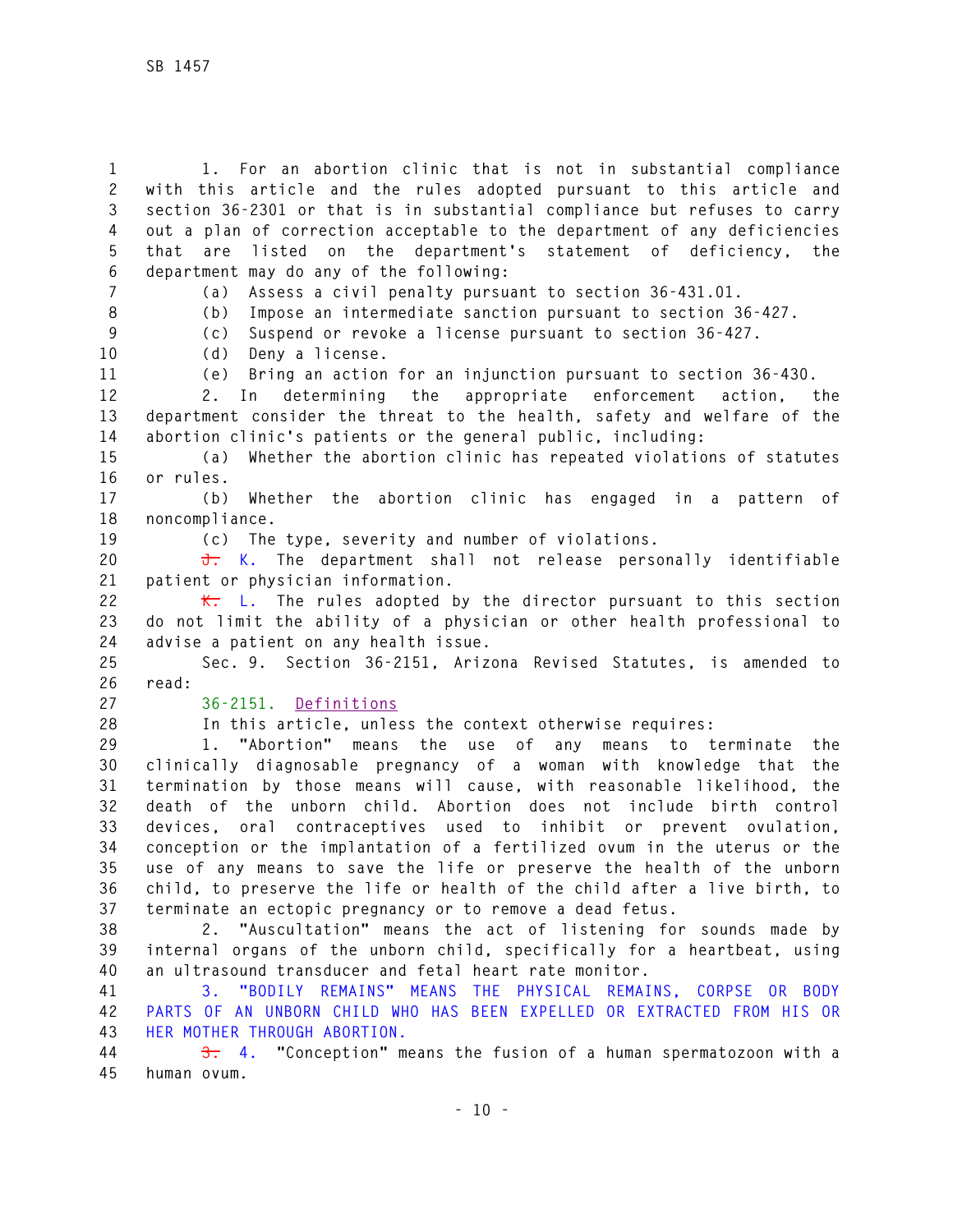**1 5. "FINAL DISPOSITION" HAS THE SAME MEANING PRESCRIBED IN SECTION 2 36-301. 3 6. "GENETIC ABNORMALITY" HAS THE SAME MEANING PRESCRIBED IN SECTION 4 13-3603.02. 5 4. 7. "Gestational age" means the age of the unborn child as 6 calculated from the first day of the last menstrual period of the pregnant 7 woman. 8 5. 8. "Health professional" has the same meaning prescribed in 9 section 32-3201. 10 6. 9. "Medical emergency" means a condition that, on the basis of 11 the physician's good faith clinical judgment, so complicates the medical 12 condition of a pregnant woman as to necessitate the immediate abortion of 13 her pregnancy to avert her death or for which a delay will create serious 14 risk of substantial and irreversible impairment of a major bodily 15 function. 16 7. 10. "Medication abortion" means the use of any medication, drug 17 or other substance that is intended to cause or induce an abortion. 18 8. 11. "Physician" means a person who is licensed pursuant to 19 title 32, chapter 13 or 17. 20 9. 12. "Pregnant" or "pregnancy" means a female reproductive 21 condition of having a developing unborn child in the body and that begins 22 with conception. 23 10. 13. "Probable gestational age" means the gestational age of the 24 unborn child at the time the abortion is planned to be performed and as 25 determined with reasonable probability by the attending physician. 26 11. 14. "Surgical abortion" means the use of a surgical instrument 27 or a machine to terminate the clinically diagnosable pregnancy of a woman 28 with knowledge that the termination by those means will cause, with 29 reasonable likelihood, the death of the unborn child. Surgical abortion 30 does not include the use of any means to increase the probability of a 31 live birth, to preserve the life or health of the child after a live 32 birth, to terminate an ectopic pregnancy or to remove a dead fetus. 33 Surgical abortion does not include patient care incidental to the 34 procedure. 35 12. 15. "Ultrasound" means the use of ultrasonic waves for 36 diagnostic or therapeutic purposes to monitor a developing unborn child. 37 13. 16. "Unborn child" means the offspring of human beings from 38 conception until birth. 39 Sec. 10. Section 36-2153, Arizona Revised Statutes, is amended to 40 read: 41 36-2153. Informed consent; requirements; information; 42 website; signage; violation; civil relief; statute 43 of limitations 44 A. An abortion shall not be performed or induced without the 45 voluntary and informed consent of the woman on whom the abortion is to be**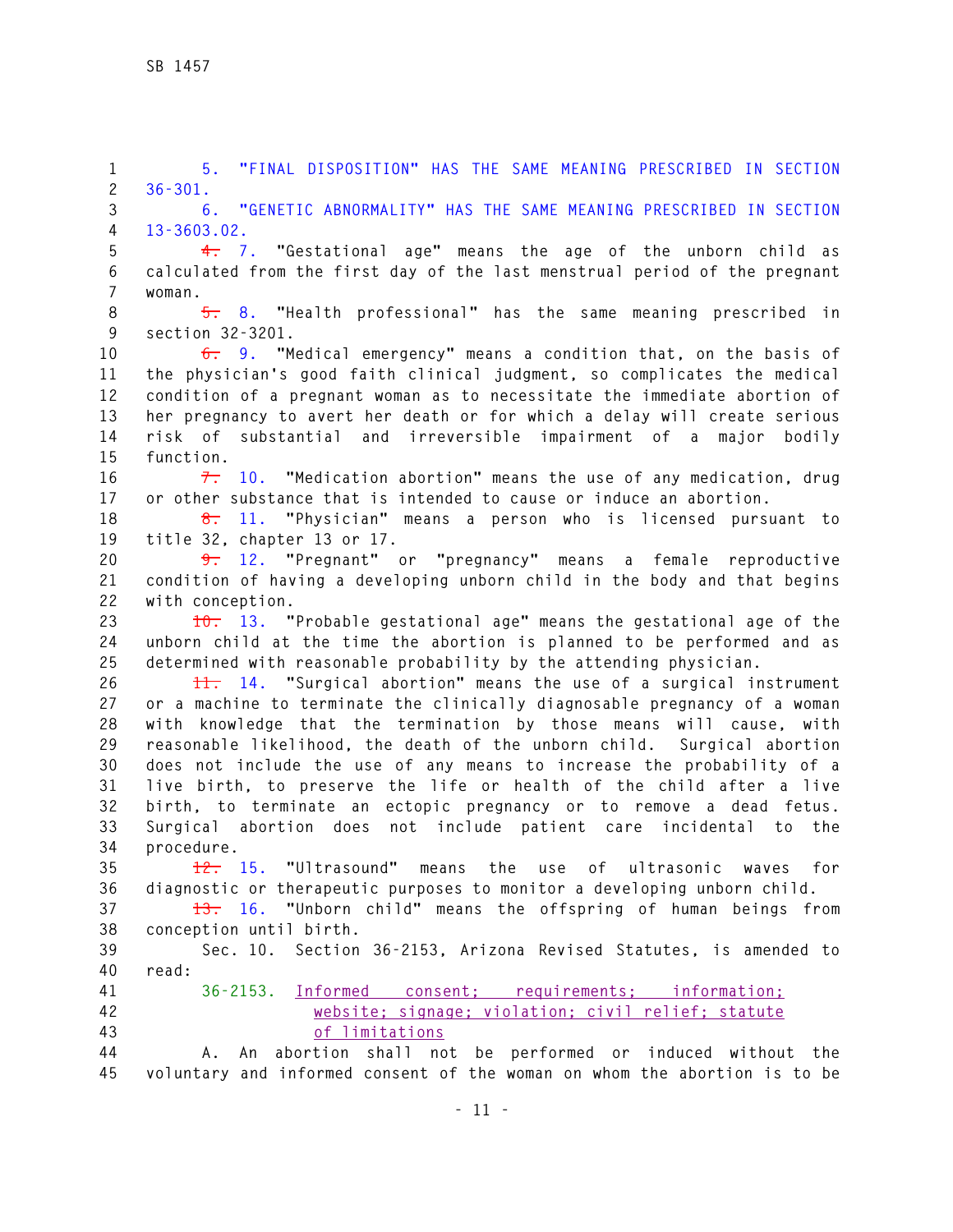**1 performed or induced. Except in the case of a medical emergency and in 2 addition to the other requirements of this chapter, consent to an abortion 3 is voluntary and informed only if all of the following are true:** 

**4 1. At least twenty-four hours before the abortion, the physician 5 who is to perform the abortion or the referring physician has informed the 6 woman, orally and in person, of:** 

**7 (a) The name of the physician who will perform the abortion.** 

**8 (b) The nature of the proposed procedure or treatment.** 

**9 (c) The immediate and long-term medical risks associated with the 10 procedure that a reasonable patient would consider material to the 11 decision of whether or not to undergo the abortion.** 

**12 (d) Alternatives to the procedure or treatment that a reasonable 13 patient would consider material to the decision of whether or not to 14 undergo the abortion.** 

**15 (e) The probable gestational age of the unborn child at the time 16 the abortion is to be performed.** 

**17 (f) The probable anatomical and physiological characteristics of 18 the unborn child at the time the abortion is to be performed.** 

**19 (g) The medical risks associated with carrying the child to term.** 

**20 2. At least twenty-four hours before the abortion, the physician 21 who is to perform the abortion, the referring physician or a qualified 22 physician, physician assistant, nurse, psychologist or licensed behavioral 23 health professional to whom the responsibility has been delegated by 24 either physician has informed the woman, orally and in person, that:** 

**25 (a) Medical assistance benefits may be available for prenatal care, 26 childbirth and neonatal care.** 

**27 (b) The father of the unborn child is liable to assist in the 28 support of the child, even if he has offered to pay for the abortion. In 29 the case of rape or incest, this information may be omitted.** 

**30 (c) Public and private agencies and services are available to 31 assist the woman during her pregnancy and after the birth of her child if 32 she chooses not to have an abortion, whether she chooses to keep the child 33 or place the child for adoption.** 

**34 (d) It is unlawful for any person to coerce a woman to undergo an 35 abortion.** 

**36 (e) The woman is free to withhold or withdraw her consent to the 37 abortion at any time without affecting her right to future care or 38 treatment and without the loss of any state or federally funded benefits 39 to which she might otherwise be entitled.** 

**40 (f) The department of health services maintains a website that 41 describes the unborn child and lists the agencies that offer alternatives 42 to abortion.** 

**43 (g) The woman has a THE right to review the website and that a 44 printed copy of the materials on the website will be provided to her free 45 of charge if she chooses to review these materials.**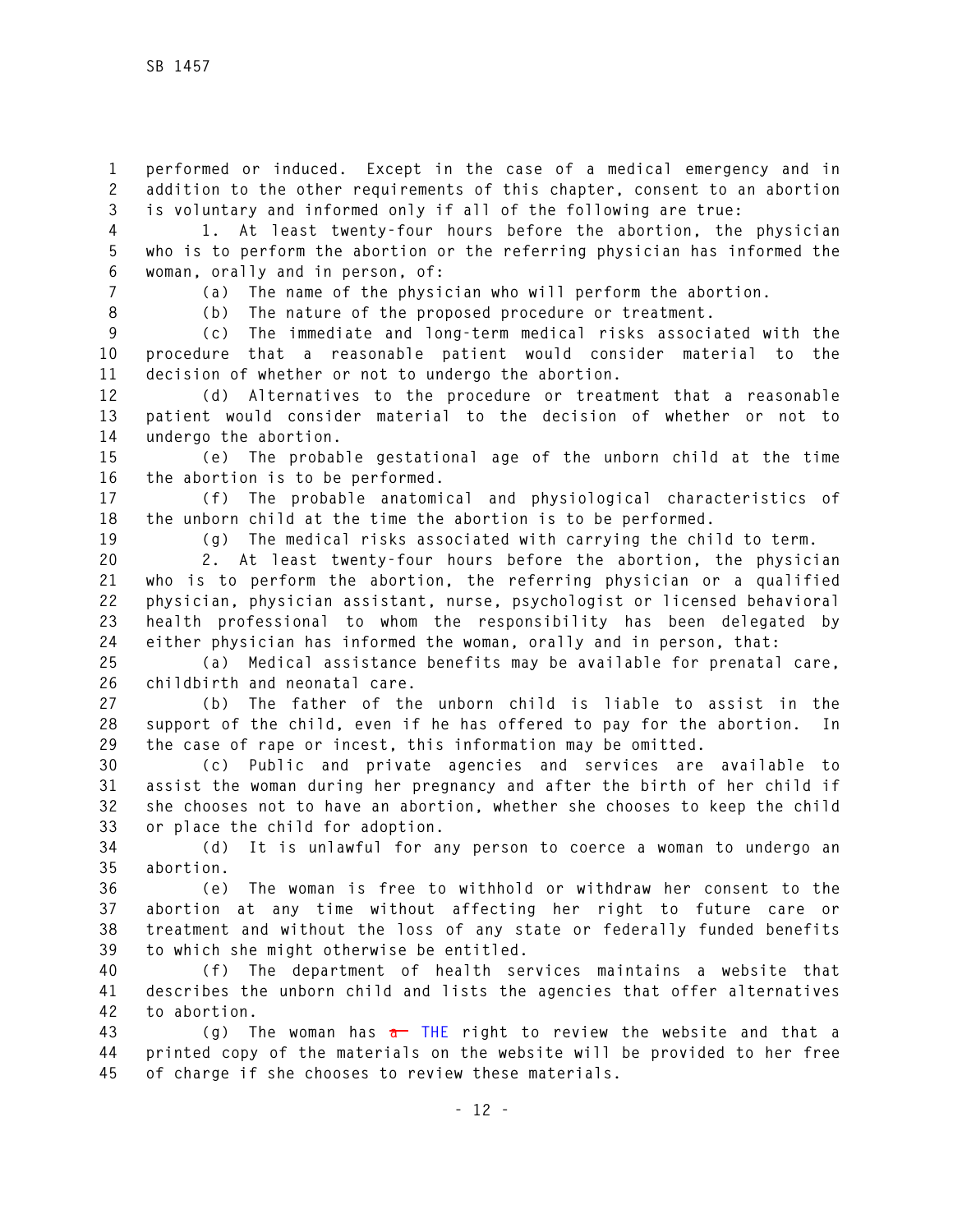**1 (h) IN THE CASE OF A SURGICAL ABORTION, THE WOMAN HAS THE RIGHT TO 2 DETERMINE FINAL DISPOSITION OF BODILY REMAINS AND TO BE INFORMED OF THE 3 AVAILABLE OPTIONS FOR LOCATIONS AND METHODS FOR DISPOSITION OF BODILY 4 REMAINS.** 

**5 3. The information in paragraphs 1 and 2 of this subsection is 6 provided to the woman individually and in a private room to protect her 7 privacy and to ensure that the information focuses on her individual 8 circumstances and that she has adequate opportunity to ask questions.** 

**9 4. The woman certifies in writing before the abortion that the 10 information required to be provided pursuant to paragraphs 1 and 2 of this 11 subsection has been provided.** 

**12 5. IN THE CASE OF A SURGICAL ABORTION, IF THE WOMAN DESIRES TO 13 EXERCISE HER RIGHT TO DETERMINE FINAL DISPOSITION OF BODILY REMAINS, THE 14 WOMAN INDICATES IN WRITING HER CHOICE FOR THE LOCATION AND METHOD OF FINAL 15 DISPOSITION OF BODILY REMAINS.** 

**16 B. If a woman has taken mifepristone as part of a two-drug regimen 17 to terminate her pregnancy, has not yet taken the second drug and consults 18 an abortion clinic questioning her decision to terminate her pregnancy or 19 seeking information regarding the health of her fetus or the efficacy of 20 mifepristone alone to terminate a pregnancy, the abortion clinic staff 21 shall inform the woman that the use of mifepristone alone to end a 22 pregnancy is not always effective and that she should immediately consult 23 a physician if she would like more information.** 

**24 C. If a medical emergency compels the performance of an abortion, 25 the physician shall inform the woman, before the abortion if possible, of 26 the medical indications supporting the physician's judgment that an 27 abortion is necessary to avert the woman's death or to avert substantial 28 and irreversible impairment of a major bodily function.** 

**29 D. The department of health services shall establish and shall 30 annually update a website that includes a link to a printable version of 31 all materials listed on the website. The materials must be written in an 32 easily understood manner and printed in a typeface that is large enough to 33 be clearly legible. The website must include all of the following 34 materials:** 

**35 1. Information that is organized geographically by location and 36 that is designed to inform the woman about public and private agencies and 37 services that are available to assist a woman through pregnancy, at 38 childbirth and while her child is dependent, including adoption agencies. 39 The materials shall include a comprehensive list of the agencies, a 40 description of the services they offer and the manner in which these 41 agencies may be contacted, including the agencies' telephone numbers and 42 website addresses.** 

**43 2. Information on the availability of medical assistance benefits 44 for prenatal care, childbirth and neonatal care.**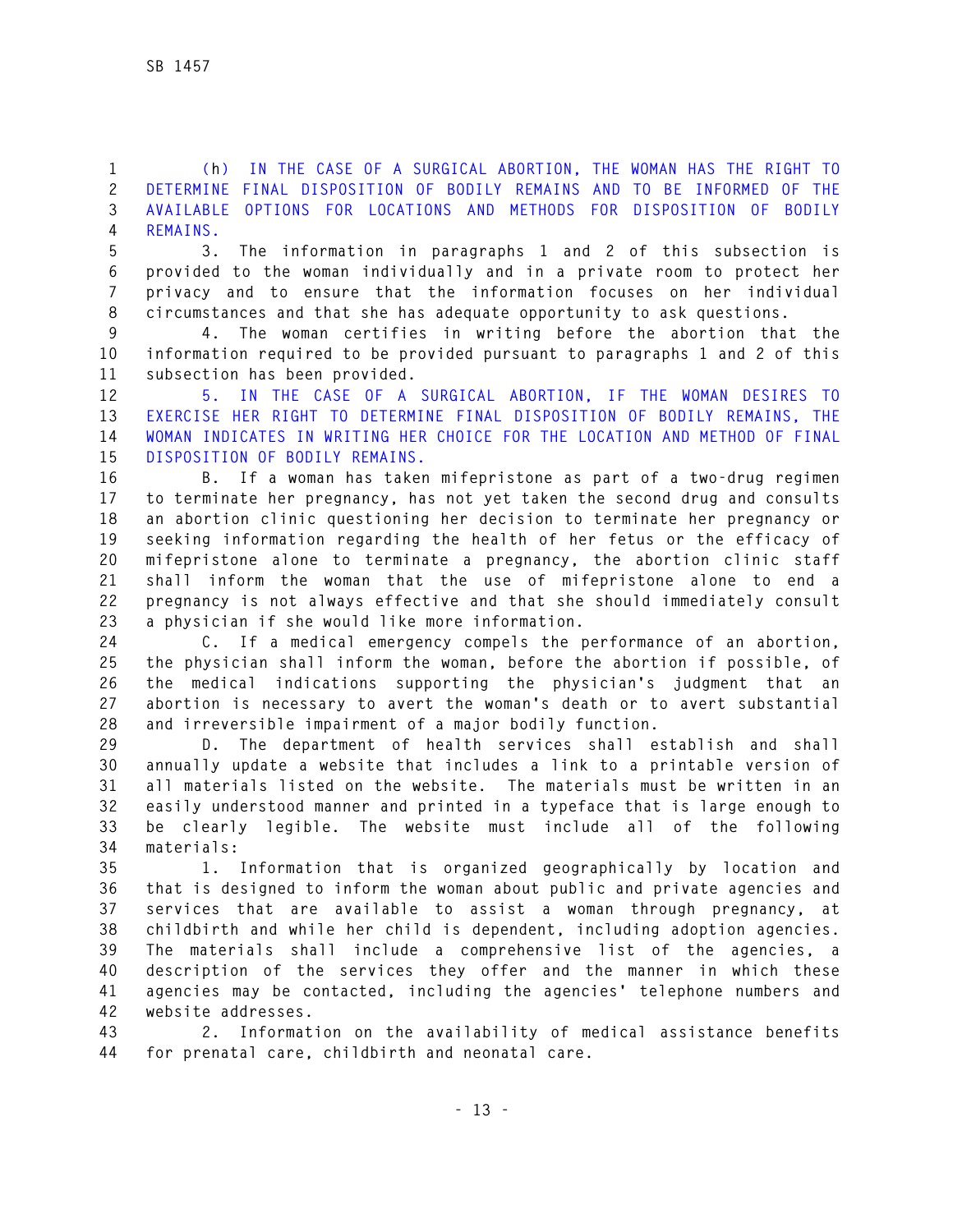**1 3. A statement that it is unlawful for any person to coerce a woman 2 to undergo an abortion.** 

**3 4. A statement that any physician who performs an abortion on a 4 woman without obtaining the woman's voluntary and informed consent or 5 without affording her a private medical consultation may be liable to the 6 woman for damages in a civil action.** 

**7 5. A statement that the father of a child is liable to assist in 8 the support of that child, even if the father has offered to pay for an 9 abortion, and that the law allows adoptive parents to pay costs of 10 prenatal care, childbirth and neonatal care.** 

**11 6. Information that is designed to inform the woman of the probable 12 anatomical and physiological characteristics of the unborn child at 13 two-week gestational increments from fertilization to full term, including 14 pictures or drawings representing the development of unborn children at 15 two-week gestational increments and any relevant information on the 16 possibility of the unborn child's survival. The pictures or drawings must 17 contain the dimensions of the unborn child and must be realistic and 18 appropriate for each stage of pregnancy. The information provided 19 pursuant to this paragraph must be objective, nonjudgmental and designed 20 to convey only accurate scientific information about the unborn child at 21 the various gestational ages.** 

**22 7. Objective information that describes the methods of abortion 23 procedures commonly employed, the medical risks commonly associated with 24 each procedure, the possible detrimental psychological effects of abortion 25 and the medical risks commonly associated with carrying a child to term.** 

**26 8. Information explaining the efficacy of mifepristone taken alone, 27 without a follow-up drug as part of a two-drug regimen, to terminate a 28 pregnancy and advising a woman to immediately contact a physician if the 29 woman has taken only mifepristone and questions her decision to terminate 30 her pregnancy or seeks information regarding the health of her fetus.** 

**31 E. An individual who is not a physician shall not perform a 32 surgical abortion.** 

**33 F. A person shall not write or communicate a prescription for a 34 drug or drugs to induce an abortion or require or obtain payment for a 35 service provided to a patient who has inquired about an abortion or 36 scheduled an abortion until the expiration of the twenty-four-hour 37 reflection period required by subsection A of this section EXPIRES.** 

**38 G. A person shall not intimidate or coerce in any way any person to 39 obtain an abortion. A parent, a guardian or any other person shall not 40 coerce a minor to obtain an abortion. If a minor is denied financial 41 support by the minor's parents, guardians or custodian due to the minor's 42 refusal to have an abortion performed, the minor is deemed emancipated for 43 the purposes of eligibility for public assistance benefits, except that 44 the emancipated minor may not use these benefits to obtain an abortion.**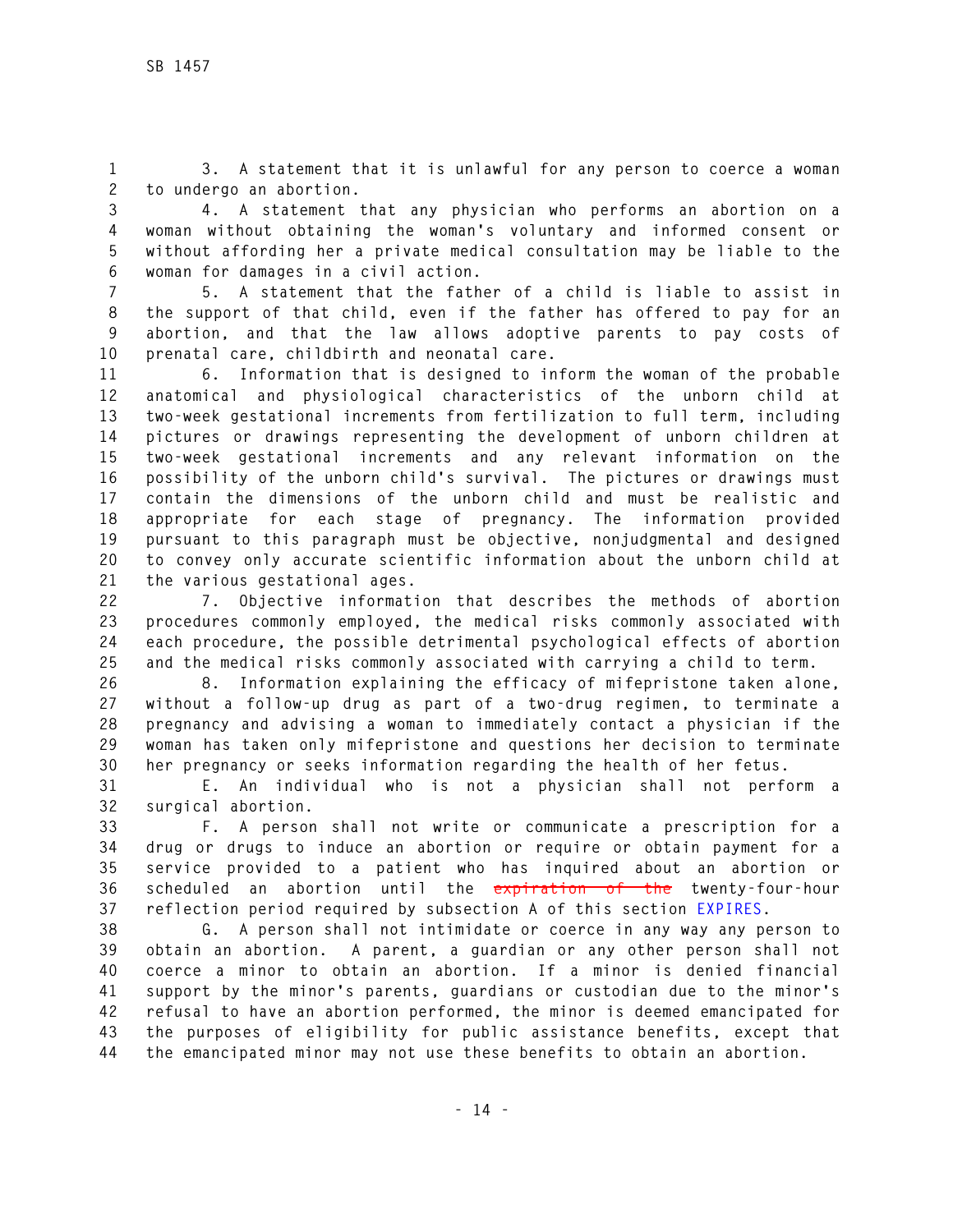**1 H. An abortion clinic as defined in section 36-449.01 shall 2 conspicuously post signs that are visible to all who enter the abortion 3 clinic, that are clearly readable and that state it is unlawful for any 4 person to force a woman to have an abortion and a woman who is being 5 forced to have an abortion has the right to contact any local or state law 6 enforcement or social service agency to receive protection from any actual 7 or threatened physical, emotional or psychological abuse. The signs shall 8 be posted in the waiting room, consultation rooms and procedure rooms.** 

**9 I. A person shall not require a woman to obtain an abortion as a 10 provision in a contract or as a condition of employment.** 

**11 J. A physician who knowingly violates this section commits an act 12 of unprofessional conduct and is subject to license suspension or 13 revocation pursuant to title 32, chapter 13 or 17.** 

**14 K. In addition to other remedies available under the common or 15 statutory law of this state, any of the following may file a civil action 16 to obtain appropriate relief for a violation of this section:** 

**17 1. A woman on whom an abortion has been performed without her 18 informed consent as required by this section.** 

**19 2. The father of the unborn child if the father was married to the 20 mother at the time she received the abortion, unless the pregnancy 21 resulted from the plaintiff's criminal conduct.** 

**22 3. The A maternal grandparents GRANDPARENT of the unborn child if 23 the mother was not at least eighteen years of age at the time of the 24 abortion, unless the pregnancy resulted from the plaintiff's criminal 25 conduct.** 

**26 L. A civil action filed pursuant to subsection K of this section 27 shall be brought in the superior court in the county in which the woman on 28 whom the abortion was performed resides and may be based on a claim that 29 failure to obtain informed consent was a result of simple negligence, 30 gross negligence, wantonness, wilfulness, intention or any other legal 31 standard of care. Relief pursuant to subsection K of this section 32 includes the following:** 

**33 1. Money damages for all psychological, emotional and physical 34 injuries resulting from the violation of this section.** 

**35 2. Statutory damages in an amount equal to five thousand dollars 36 \$5,000 or three times the cost of the abortion, whichever is greater.** 

**37 3. Reasonable attorney fees and costs.** 

**38 M. A civil action brought pursuant to this section must be 39 initiated within six years after the violation occurred.** 

**40 Sec. 11. Section 36-2157, Arizona Revised Statutes, is amended to 41 read:** 

**42 36-2157. Affidavit**

**43 A person shall not knowingly perform or induce an abortion before 44 that person completes an affidavit that:**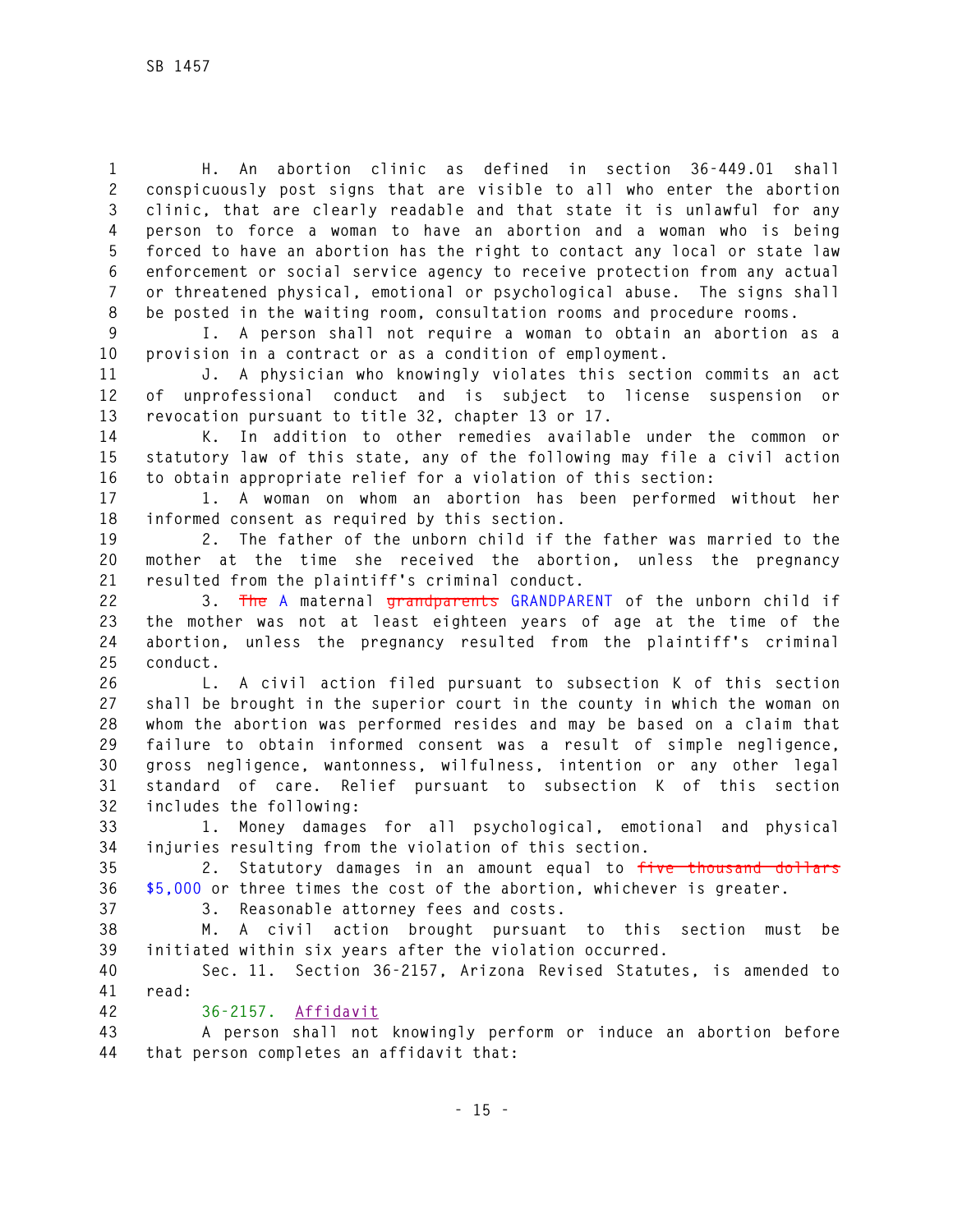**1 1. States that the person making the affidavit is not aborting the 2 child because of the child's sex or race OR BECAUSE OF A GENETIC 3 ABNORMALITY OF THE CHILD and has no knowledge that the child to be aborted 4 is being aborted because of the child's sex or race OR BECAUSE OF A 5 GENETIC ABNORMALITY OF THE CHILD.** 

**6 2. Is signed by the person performing or inducing the abortion.** 

**7 Sec. 12. Section 36-2158, Arizona Revised Statutes, is amended to 8 read:** 

- 
- 

**9 36-2158. Informed consent; fetal condition; website; 10 unprofessional conduct; civil relief; statute of 11 limitations; definitions** 

**12 A. A person shall not perform or induce an abortion without first 13 obtaining the voluntary and informed consent of the woman on whom the 14 abortion is to be performed or induced. Except in the case of a medical 15 emergency and in addition to the other requirements of this chapter, 16 consent to an abortion is voluntary and informed only if all of the 17 following occur:** 

**18 1. In the case of a woman seeking an abortion of her unborn child 19 diagnosed with a lethal fetal condition, at least twenty-four hours before 20 the abortion the physician who is to perform the abortion or the referring 21 physician has informed the woman, orally and in person, that:** 

**22 (a) Perinatal hospice services are available and the physician has 23 offered this care as an alternative to abortion.** 

**24 (b) The department of health services maintains a website that 25 lists perinatal hospice programs that are available both in this state and 26 nationally and that are organized geographically by location.** 

**27 (c) The woman has a right to review the website and that a printed 28 copy of the materials on the website will be provided to her free of 29 charge if she chooses to review these materials.** 

**30 2. In the case of a woman seeking an abortion of her unborn child 31 diagnosed with a nonlethal fetal condition, at least twenty-four hours 32 before the abortion the physician who is to perform the abortion or the 33 referring physician has informed the woman, orally and in person:** 

**34 (a) Of up-to-date, evidence-based information concerning the range 35 of outcomes for individuals living with the diagnosed condition, including 36 physical, developmental, educational and psychosocial outcomes.** 

**37 (b) That the department of health services maintains a website that 38 lists information regarding support services, hotlines, resource centers 39 or clearinghouses, national and local peer support groups and other 40 education and support programs available to assist the woman and her 41 unborn child, any national or local registries of families willing to 42 adopt newborns with the nonlethal fetal condition and contact information 43 for adoption agencies willing to place newborns with the nonlethal fetal 44 condition with families willing to adopt.**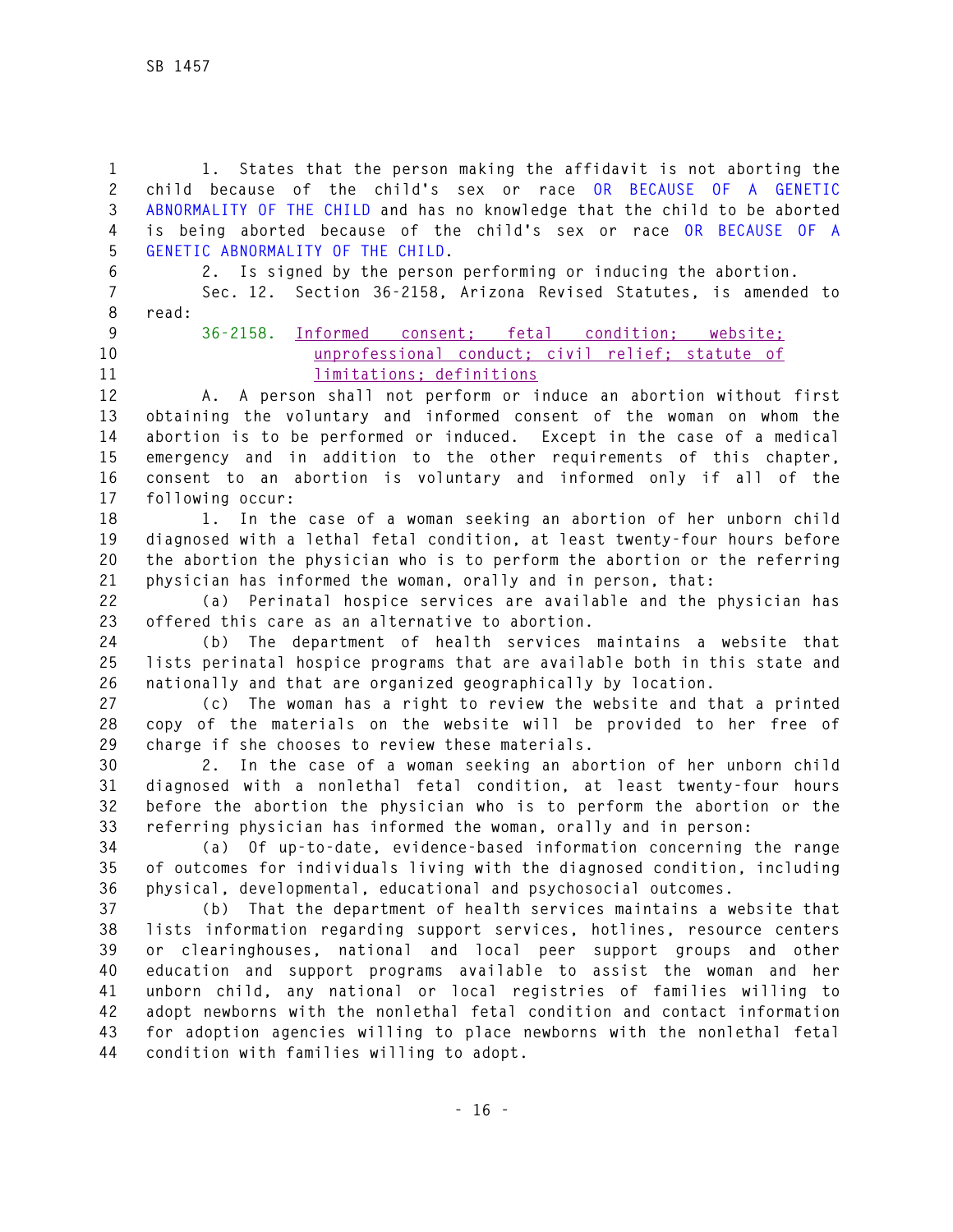**1 (c) That the woman has a right to review the website and that a 2 printed copy of the materials on the website will be provided to her free 3 of charge if she chooses to review these materials.** 

**4 (d) THAT SECTION 13-3603.02 PROHIBITS ABORTION BECAUSE OF THE 5 UNBORN CHILD'S SEX OR RACE OR BECAUSE OF A GENETIC ABNORMALITY.** 

**6 3. The woman certifies in writing before the abortion that the 7 information required to be provided pursuant to this subsection has been 8 provided.** 

**9 B. The department of health services shall establish a website 10 within ninety days after the effective date of this section and shall 11 annually update the A website. The website shall include THAT INCLUDES 12 the information prescribed in subsection A, paragraph 1, subdivision (b) 13 and paragraph 2, subdivision (b) of this section.** 

**14 C. A physician who knowingly violates this section commits an act 15 of unprofessional conduct and is subject to license suspension or 16 revocation pursuant to title 32, chapter 13 or 17.** 

**17 D. In addition to other remedies available under the common or 18 statutory law of this state, any of the following individuals may file a 19 civil action to obtain appropriate relief for a violation of this section:** 

**20 1. A woman on whom an abortion has been performed without her 21 informed consent as required by this section.** 

**22 2. The father of the unborn child if the father is WAS married to 23 the mother at the time she received the abortion, unless the pregnancy 24 resulted from the father's criminal conduct.** 

**25 3. The A maternal grandparents GRANDPARENT of the unborn child if 26 the mother was not at least eighteen years of age at the time of the 27 abortion, unless the pregnancy resulted from either of the maternal 28 grandparent's criminal conduct.** 

**29 E. A civil action filed pursuant to subsection D of this section 30 shall be brought in the superior court in the county in which the woman on 31 whom the abortion was performed resides and may be based on a claim that 32 failure to obtain informed consent was a result of simple negligence, 33 gross negligence, wantonness, wilfulness, intention or any other legal 34 standard of care. Relief pursuant to this subsection includes the 35 following:** 

**36 1. Money damages for all psychological, emotional and physical 37 injuries resulting from the violation of this section.** 

**38 2. Statutory damages in an amount equal to five thousand dollars 39 \$5,000 or three times the cost of the abortion, whichever is greater. 40 3. Reasonable attorney fees and costs.** 

**41 F. A civil action brought pursuant to this section must be 42 initiated within six years after the violation occurred.** 

**43 G. For the purposes of this section:**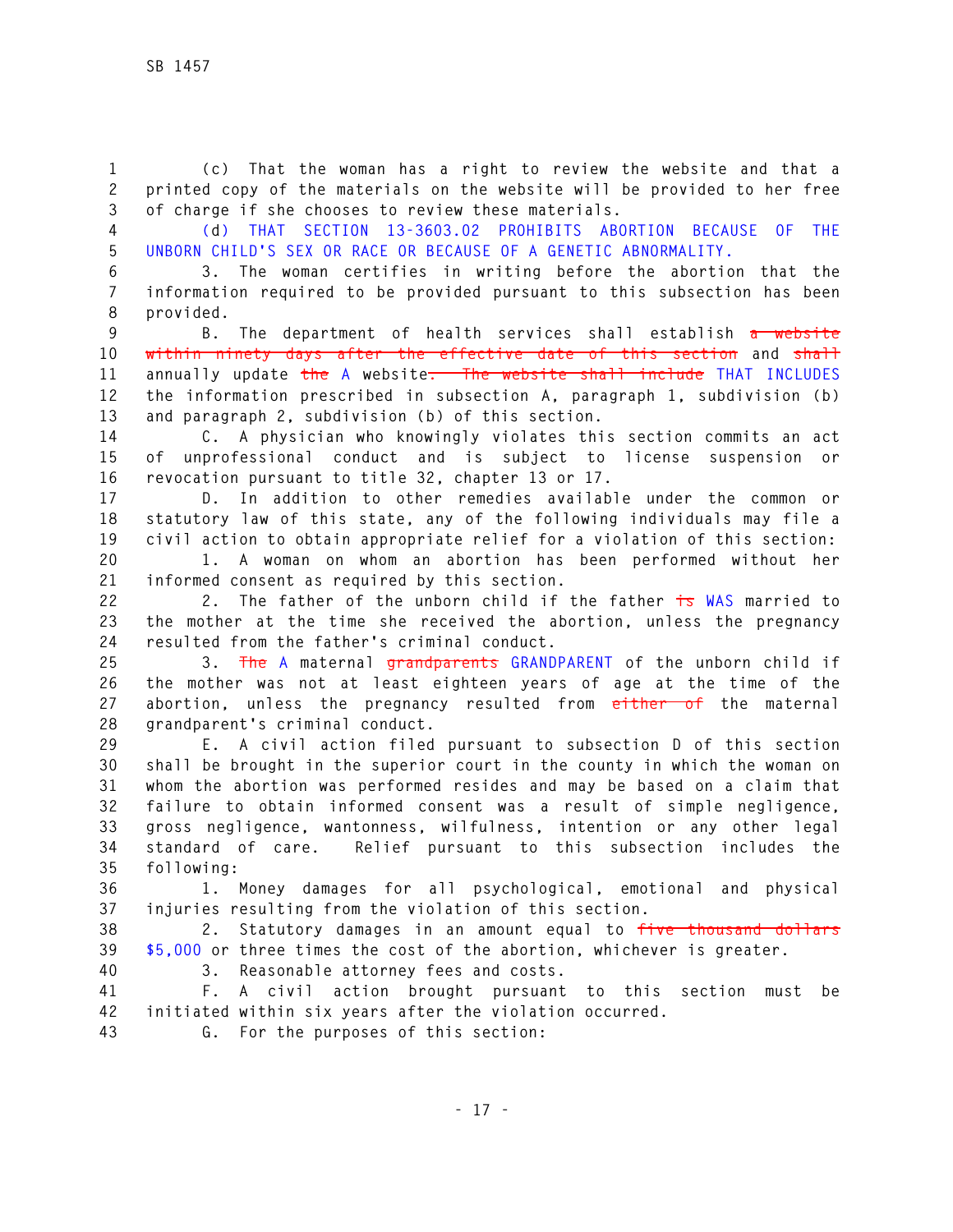**1 1. "Lethal fetal condition" means a fetal condition that is 2 diagnosed before birth and that will result, with reasonable certainty, in 3 the death of the unborn child within three months after birth.** 

**4 2. "Nonlethal fetal condition" means a fetal condition that is 5 diagnosed before birth and that will not result in the death of the unborn 6 child within three months after birth but may result in physical or mental 7 disability or abnormality.** 

**8 3. "Perinatal hospice" means comprehensive support to the pregnant 9 woman and her family that includes supportive care from the time of 10 diagnosis through the time of birth and death of the infant and through 11 the postpartum period. Supportive care may include counseling and medical 12 care by maternal-fetal medical specialists, obstetricians, neonatologists, 13 anesthesia specialists, clergy, social workers and specialty nurses who 14 are focused on alleviating fear and ensuring that the woman and her family 15 experience the life and death of the child in a comfortable and supportive 16 environment.** 

**17 Sec. 13. Title 36, chapter 20, article 1, Arizona Revised Statutes, 18 is amended by adding section 36-2160, to read:** 

**19 36-2160. Abortion-inducing drugs; definition** 

**20 A. AN ABORTION-INDUCING DRUG MAY BE PROVIDED ONLY BY A QUALIFIED 21 PHYSICIAN IN ACCORDANCE WITH THE REQUIREMENTS OF THIS CHAPTER.** 

**22 B. A MANUFACTURER, SUPPLIER OR PHYSICIAN OR ANY OTHER PERSON IS 23 PROHIBITED FROM PROVIDING AN ABORTION-INDUCING DRUG VIA COURIER, DELIVERY 24 OR MAIL SERVICE.** 

**25 C. THIS SECTION DOES NOT APPLY TO DRUGS THAT MAY BE KNOWN TO CAUSE 26 AN ABORTION BUT THAT ARE PRESCRIBED FOR OTHER MEDICAL INDICATIONS.** 

**27 D. FOR THE PURPOSES OF THIS SECTION, "ABORTION-INDUCING DRUG" MEANS 28 A MEDICINE OR DRUG OR ANY OTHER SUBSTANCE USED FOR A MEDICATION ABORTION.**

**29 Sec. 14. Section 36-2161, Arizona Revised Statutes, is amended to 30 read:** 

**31 36-2161. Abortions; reporting requirements**

**32 A. A hospital or facility in this state where abortions are 33 performed must submit to the department of health services on a form 34 prescribed by the department a report of each abortion performed in the 35 hospital or facility. The report shall not identify the individual 36 patient by name or include any other information or identifier that would 37 make it possible to identify, in any manner or under any circumstances, a 38 woman who has obtained or sought to obtain an abortion. The report must 39 include the following information:** 

**40 1. The name and address of the facility where the abortion was 41 performed.** 

- 
- **42 2. The type of facility where the abortion was performed.**
- **43 3. The county where the abortion was performed.**
- **44 4. The woman's age.**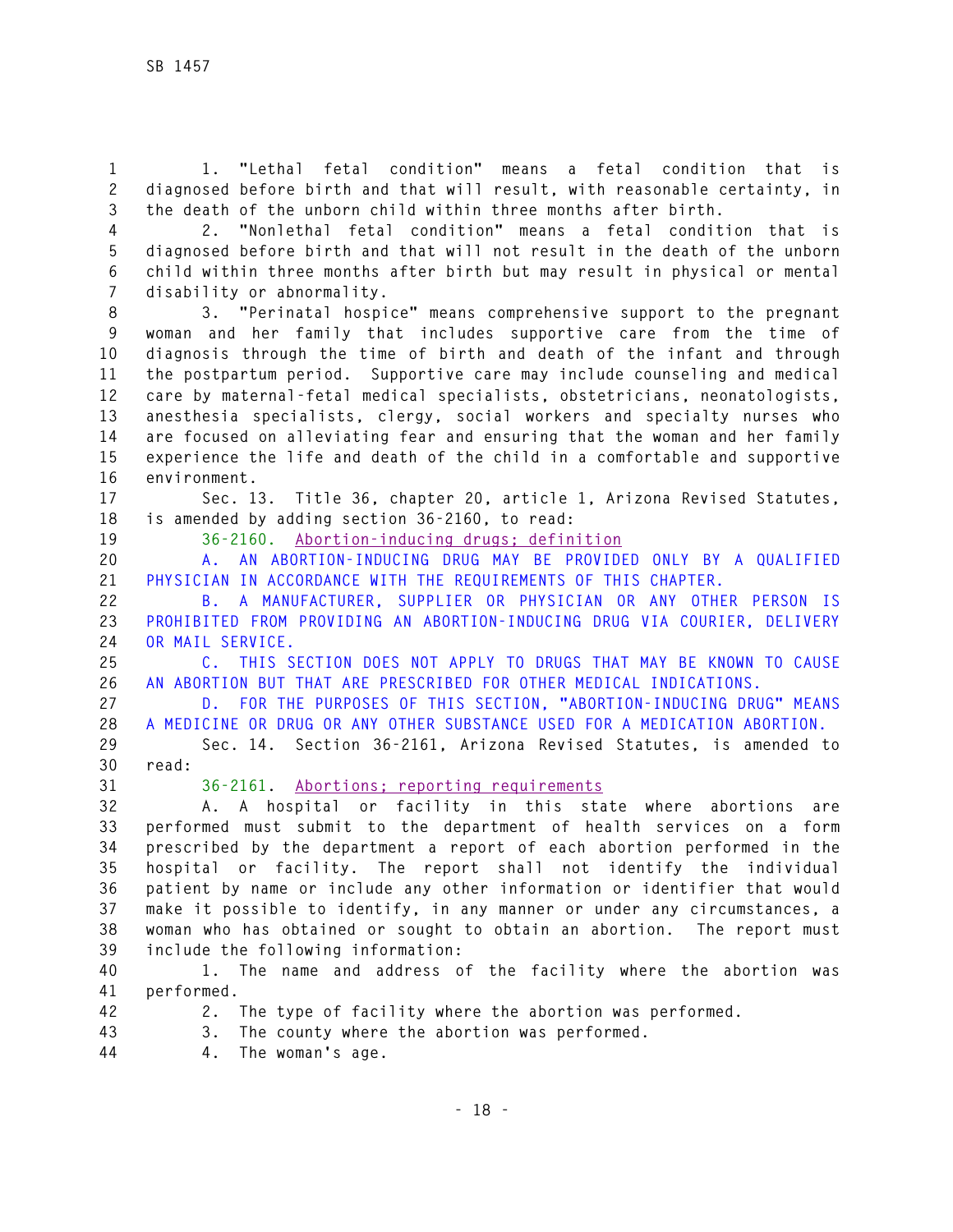**1 5. The woman's educational background by highest grade completed 2 and, if applicable, level of college completed. 3 6. The county and state in which the woman resides. 4 7. The woman's race and ethnicity. 5 8. The woman's marital status. 6 9. The number of prior pregnancies and prior abortions of the 7 woman. 8 10. The number of previous spontaneous terminations of pregnancy of 9 the woman. 10 11. The gestational age of the unborn child at the time of the 11 abortion. 12 12. The reason for the abortion, including at least one of the 13 following: 14 (a) The abortion is elective. 15 (b) The abortion is due to maternal health considerations, 16 including one of the following: 17 (i) A premature rupture of membranes. 18 (ii) An anatomical abnormality. 19 (iii) Chorioamnionitis. 20 (iv) Preeclampsia. 21 (v) Other. 22 (c) The abortion is due to fetal health considerations, including 23 the fetus being diagnosed with at least one of the following: 24 (i) A lethal anomaly. 25 (ii) A central nervous system anomaly. 26 (iii) Trisomy 18. 27 (iv) Trisomy 21. 28 (v) Triploidy. 29 (vi) (iii) Other. 30 (d) The pregnancy is the result of a sexual assault. 31 (e) The pregnancy is the result of incest. 32 (f) The woman is being coerced into obtaining an abortion. 33 (g) The woman is a victim of sex trafficking. 34 (h) The woman is a victim of domestic violence. 35 (i) Other. 36 (j) The woman declined to answer. 37 13. The type of procedure performed or prescribed and the date of 38 the abortion. 39 14. Any preexisting medical conditions of the woman that would 40 complicate pregnancy. 41 15. Any known medical complication that resulted from the abortion, 42 including at least one of the following: 43 (a) Shock. 44 (b) Uterine perforation. 45 (c) Cervical laceration requiring suture or repair.**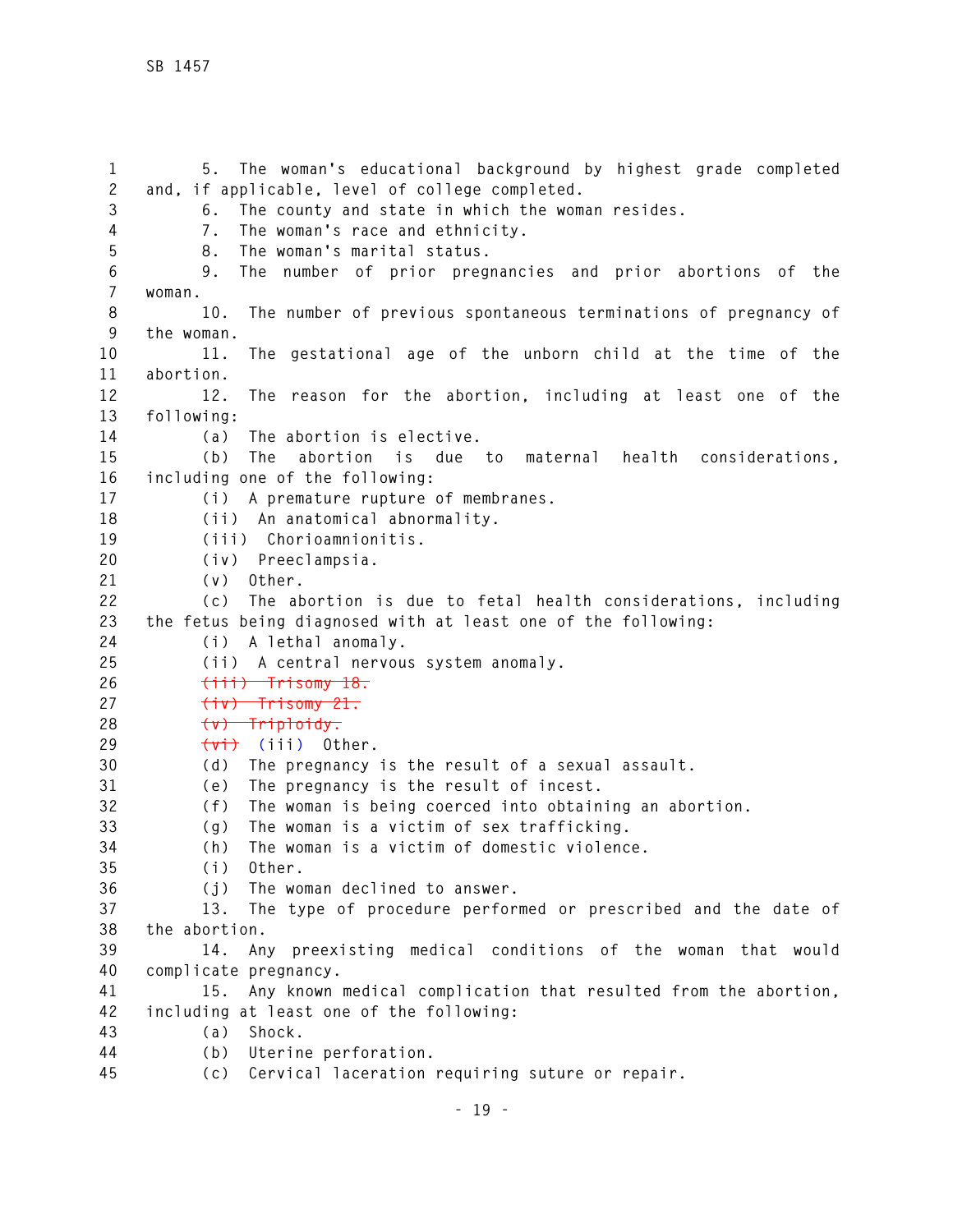**1 (d) Heavy bleeding or hemorrhage with estimated blood loss of at 2 least five hundred cubic centimeters. 3 (e) Aspiration or allergic response. 4 (f) Postprocedure infection. 5 (g) Sepsis. 6 (h) Incomplete abortion retaining part of the fetus requiring 7 reevacuation. 8 (i) Damage to the uterus. 9 (j) Failed termination of pregnancy. 10 (k) Death of the patient. 11 (l) Other. 12 (m) None. 13 16. The basis for any medical judgment that a medical emergency 14 existed that excused the physician from compliance with the requirements 15 of this chapter. 16 17. The physician's statement if required pursuant to section 17 36-2301.01. 18 18. If applicable, the weight of the aborted fetus for any abortion 19 performed pursuant to section 36-2301.01. 20 19. Whether a fetus or embryo was delivered alive as defined in 21 section 36-2301 during or immediately after an attempted abortion and the 22 efforts made to promote, preserve and maintain the life of the fetus or 23 embryo pursuant to section 36-2301. 24 20. Statements by the physician and all clinical staff who observed 25 the fetus or embryo during or immediately after the abortion certifying 26 under penalty of perjury that, to the best of their knowledge, the aborted 27 fetus or embryo was not delivered alive as defined in section 36-2301. 28 21. The medical specialty of the physician performing the abortion, 29 including one of the following: 30 (a) Obstetrics-gynecology. 31 (b) General or family practice. 32 (c) Emergency medicine. 33 (d) Other. 34 22. The type of admission for the patient, including whether the 35 abortion was performed: 36 (a) As an outpatient procedure in an abortion clinic. 37 (b) As an outpatient procedure at a hospital. 38 (c) As an inpatient procedure at a hospital. 39 (d) As an outpatient procedure at a health care institution other 40 than an abortion clinic or hospital. 41 23. Whether anesthesia was administered to the mother. 42 24. Whether anesthesia was administered to the unborn child.**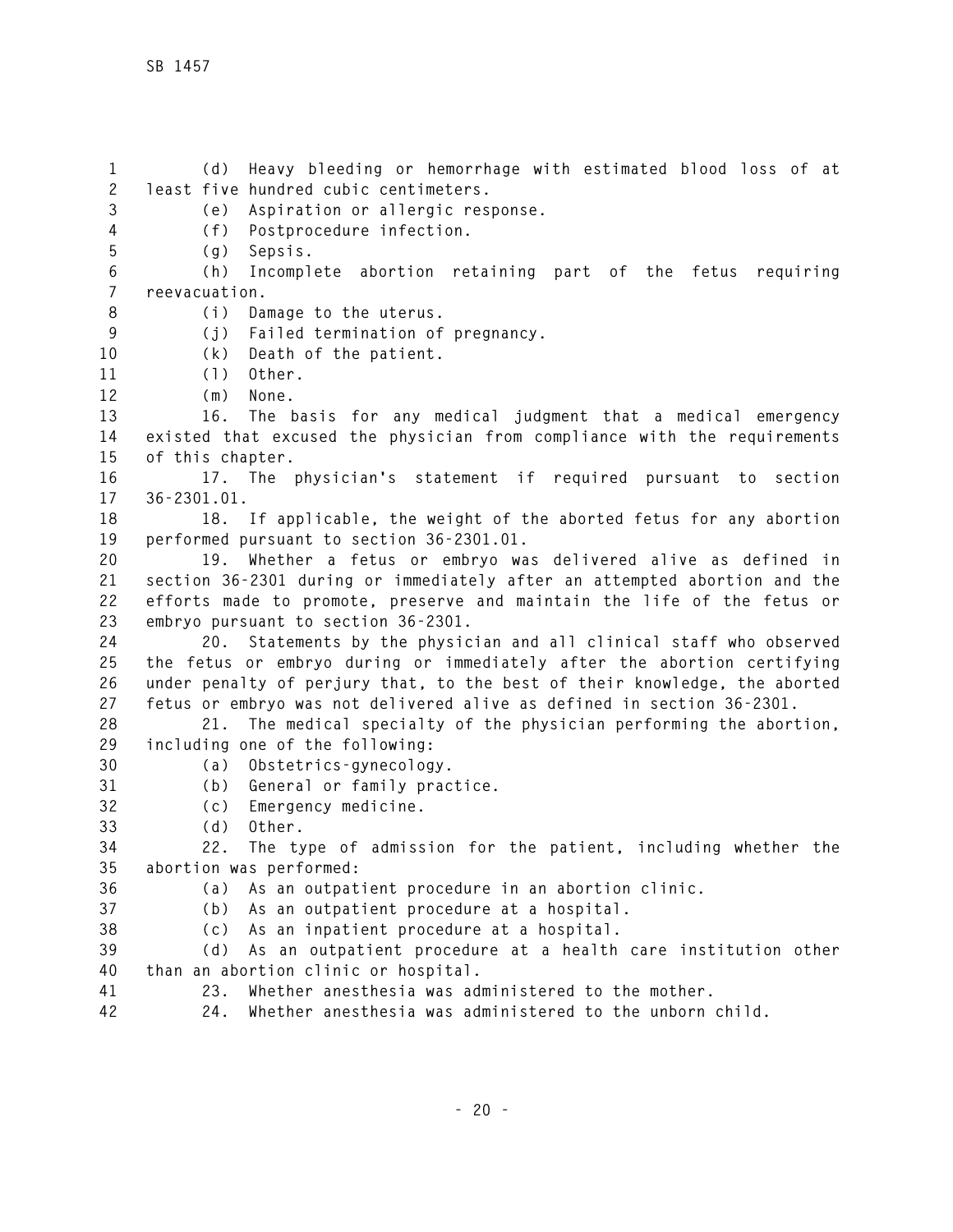**1 25. WHETHER ANY GENETIC ABNORMALITY OF THE UNBORN CHILD WAS 2 DETECTED AT OR BEFORE THE TIME OF THE ABORTION BY GENETIC TESTING, SUCH AS 3 MATERNAL SERUM TESTS, OR BY ULTRASOUND, SUCH AS NUCHAL TRANSLUCENCY 4 SCREENING, OR BY OTHER FORMS OF TESTING.** 

**5 26. IF A SURGICAL ABORTION WAS PERFORMED, THE METHOD OF FINAL 6 DISPOSITION OF BODILY REMAINS AND WHETHER THE WOMAN EXERCISED HER RIGHT TO 7 CHOOSE THE FINAL DISPOSITION OF BODILY REMAINS.** 

**8 B. The hospital or facility shall request the information specified 9 in subsection A, paragraph 12 of this section at the same time the 10 information pursuant to section 36-2153 is provided to the woman 11 individually and in a private room to protect the woman's privacy. The 12 information requested pursuant to subsection A, paragraph 12 of this 13 section may be obtained on a medical form provided to the woman to 14 complete if the woman completes the form individually and in a private 15 room.** 

**16 C. If the woman who is seeking the abortion discloses that the 17 abortion is being sought because of a reason described in subsection A, 18 paragraph 12, subdivision (d), (e), (f), (g) or (h) of this section, the 19 hospital or facility shall provide the woman with information regarding 20 the woman's right to report a crime to law enforcement and resources 21 available for assistance and services, including a national human 22 trafficking resource hotline.** 

**23 D. The report must be signed by the physician who performed the 24 abortion or, if a health professional other than a physician is authorized 25 by law to prescribe or administer abortion medication, the signature and 26 title of the person who prescribed or administered the abortion 27 medication. The form may be signed electronically and shall indicate that 28 the person who signs the report is attesting that the information in the 29 report is correct to the best of the person's knowledge. The hospital or 30 facility must transmit the report to the department within fifteen days 31 after the last day of each reporting month.** 

**32 E. Any report filed pursuant to this section shall be filed 33 electronically at an internet website that is designated by the department 34 unless the person required to file the report applies for a waiver from 35 electronic reporting by submitting a written request to the department.** 

**36 Sec. 15. Exemption from rulemaking**

**37 For the purposes of this act, the department of health services is 38 exempt from the rulemaking requirements of title 41, chapter 6, Arizona 39 Revised Statutes, for one year after the effective date of this act.** 

**40 Sec. 16. Intervention**

**41 The Legislature, by concurrent resolution, may appoint one or more 42 of its members who sponsored or cosponsored this act in the member's 43 official capacity to intervene as a matter of right in any case in which 44 the constitutionality of this act is challenged.**